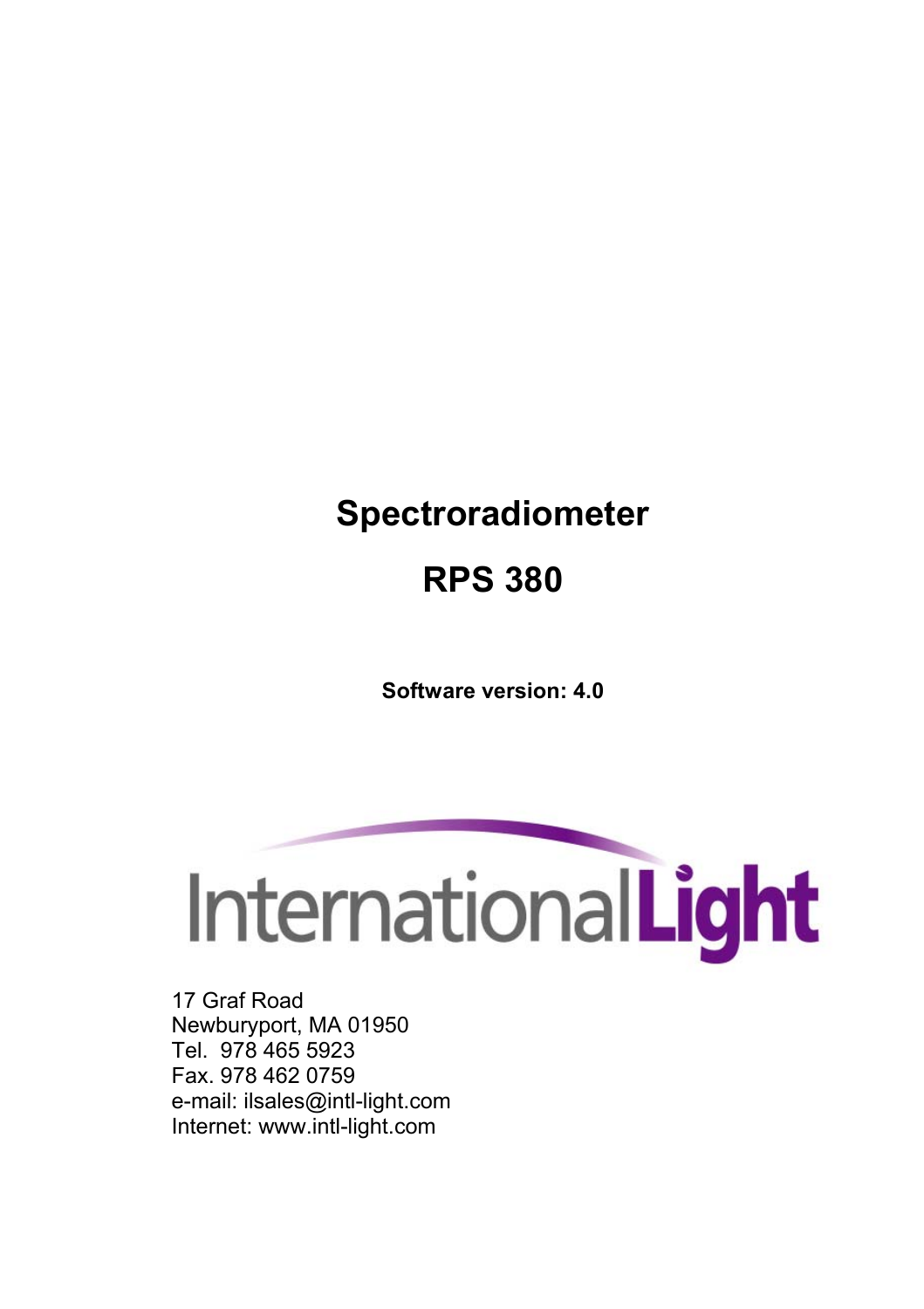#### **License Agreement for JETI Technische Instrumente GmbH Software Products** IMPORTANT -- READ CAREFULLY BEFORE USING THE JETI SOFTWARE

JETI hereby grants to you a non-exclusive license to use one copy of the delivered JETI software program (the "software") on a single computer according to the following items: The software is in "use" on the computer when it is loaded into temporary memory (i.e. RAM) or installed into permanent memory (e.g. hard disk, CD-ROM, or other storage device) of the computer. However, installation on a network server for the sole purpose of distribution to one or more other computer(s) shall not constitute "use" for which a separate license is required, provided you have separate license for each computer to which the software is distributed.

It is only allowed to use the software in connection with the JETI product (instrument, spectrometer or OEM electronis), which was delivered with this software. For additional JETI products you need an extra software license.

The software is owned by JETI or its suppliers and is protected by German copyright laws and international treaty provisions and all other applicable national laws. Therefore, you must treat the software like any other copyrighted material (e.g. a book or musical recording) except that if the software is not copy protected you may either

- (a) make one copy of the software solely for backup or archival purposes, or
- (b) transfer the software to a singlehard disk provided you keep the original solely for backup or archival purposes. You may not copy the user documentation provided with the software and the connected JETI product.

You may not:

- (i) permit other individuals to use the software except under the terms listed above;
- (ii) modify, translate, reverse engineer, decompile, disassemble (except to the extent that this restriction is expressly prohibited by law) or create derivative works based upon the software or documentation;
- (iii) copy the software or documentation (except for back-up or archival purposes);
- (iv) rent, lease, transfer, or otherwise transfer rights to the software or documentation;
- (v) remove any proprietary notices or labels on the software or documentation.

Any such forbidden use shall immediately terminate your license to the Software.

- (a) You agree that you shall only use the software and documentation in a manner that complies with all applicable laws in the jurisdictions in which you use the software and documentation, including, but not limited to, applicable restrictions concerning copyright and other intellectual property rights.
- (b) You may not use the software in an attempt to, or in conjunction with, any device, program or service designed to circumvent technological measures employed to control access to, or the rights in, a content file or other work protected by the copyright laws of any jurisdiction.
- (c) If you receive the first copy of the software electronically and a second copy on physical media (e.g., CD, diskette, etc.), the second copy may be used for archival purposes only and may not be transferred to or used by any other person. This license does not grant you any right to any enhancement or update.

The software may include certain external software components ("Add-Ons"), including the Lab Windows user interface and drivers. You may only call to or otherwise use such Add-Ons through the use of the JETI applications. Any direct use of Add-Ons through a non-JETI proprietary application, including a custom or user-written application is prohibited by this Agreement.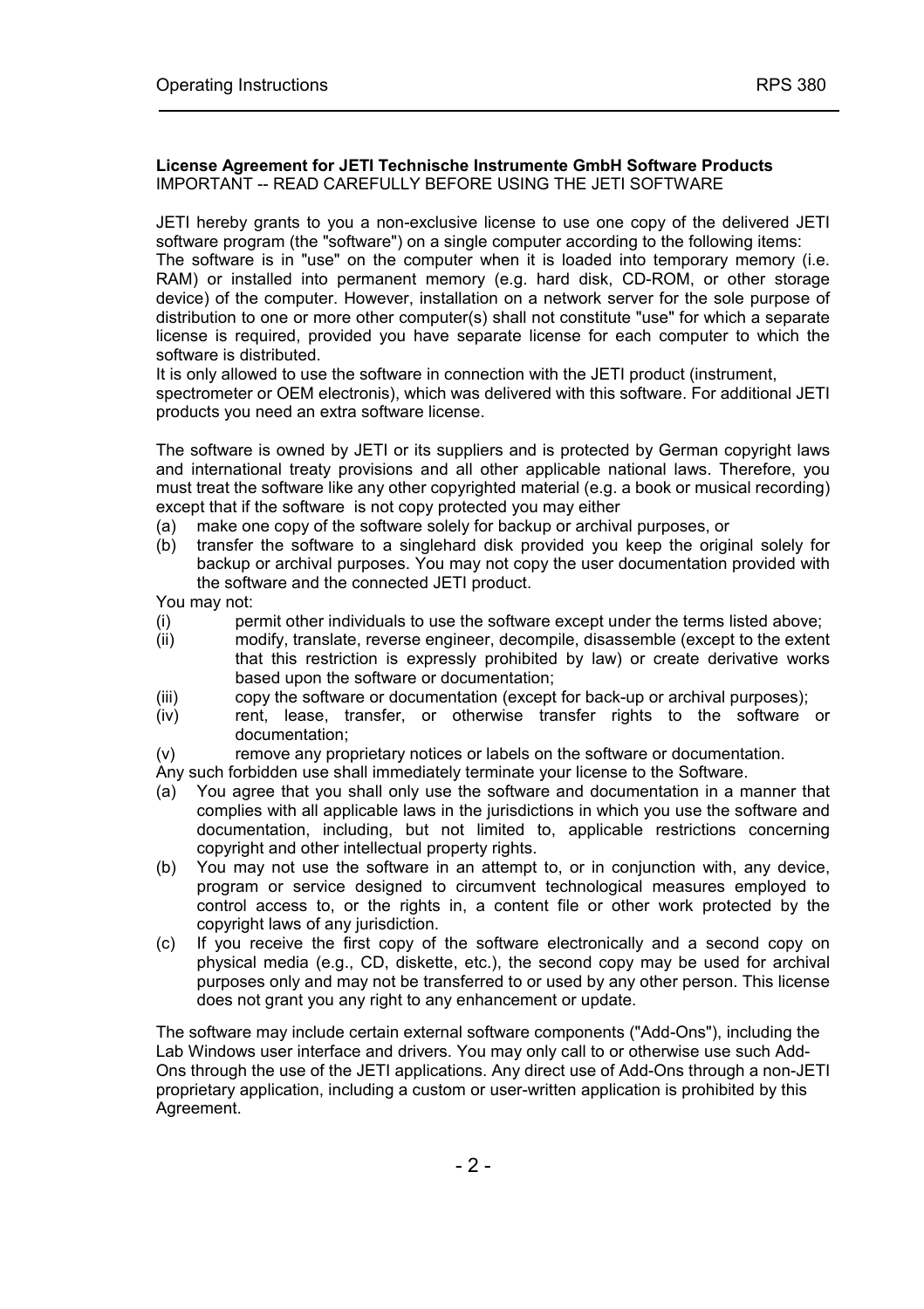If you have purchased JETI software in connection with a JETI product, you have the right of purchasing an software update, if it is available, for a priority price.

Title, ownership, rights, and intellectual property rights in and to the software and documentation shall remain in JETI and/or its suppliers. Title, ownership rights and intellectual property rights in and to the content accessed through the software including the content contained in the software media demonstration files shall be retained by the applicable content owner and may be protected by applicable copyright or other law. This license gives you no rights to such content.

For the JETI operating environment, the following terms apply:

JETI warrants that for a period of ninety (90) days from the date of acquisition the software, if operated as directed, will substantially achieve the functionality described in the documentation. JETI does not warrant however that your use of the software will be uninterrupted or that the operation of the software will be error-free or secure. JETI also warrants that the media containing the software, if provided by JETI, is free from defects in material and workmanship and will so remain for ninety (90) days from the date you acquire the software.

To the maximum extend permitted by applicable law JETI and its suppliers disclaim all other warranties either express or implied including but not limited to implied warranties of merchantability and fitness for a particular purpose with regard to the software, the accompanying written materials and any accompanying hardware.

If the media is subjected to accident abuse or improper use during the warranty period; or if you violate the terms of this License Agreement, this warranty shall immediately terminate. This warranty shall not apply if the software is used on or in conjunction with hardware or software other than the unmodified version of hardware and software with which the software was designed to be used as described in the documentation. This limited warranty gives you specific legal rights.

Your remedies:

JETI's sole liability for a breach of this warranty shall be in JETI's sole discretion:

- (i) to replace your defective media; or<br>(ii) to advise you how to achieve subst
- to advise you how to achieve substantially the same functionality with the software as described in the documentation through a procedure different from that set forth in the documentation; or
- (iii) if the above remedies are impracticable, to refund the license fee, if any, you paid for the software. Repaired, corrected or replaced software and documentation shall be covered by this limited warranty for the period remaining under the warranty that covered the original software or if longer for thirty (30) days after the date JETI either shipped to you the repaired or replaced software or advised you as to how to operate the software so as to achieve the functionality described in the documentation, whichever is applicable. Only if you inform JETI of the problem with the software during the applicable warranty period and provide evidence of the date you acquired the software will JETI be obligated to honor this warranty.

Under no circumstances and under no legal theory whether in tort contract or otherwise shall JETI or its suppliers or resellers be liable to you or any other person for any indirect, special, incidental or consequential damages of any character including without limitation damages for loss of goodwill, work stoppage, computer failure or malfunction or any and all other commercial damages or losses even if JETI shall have been informed of the possibility of such damages or for any claim by any other party. Further, in no event shall JETI's liability under any provision of this agreement exeed the license fee paid to JETI for the software and documentation.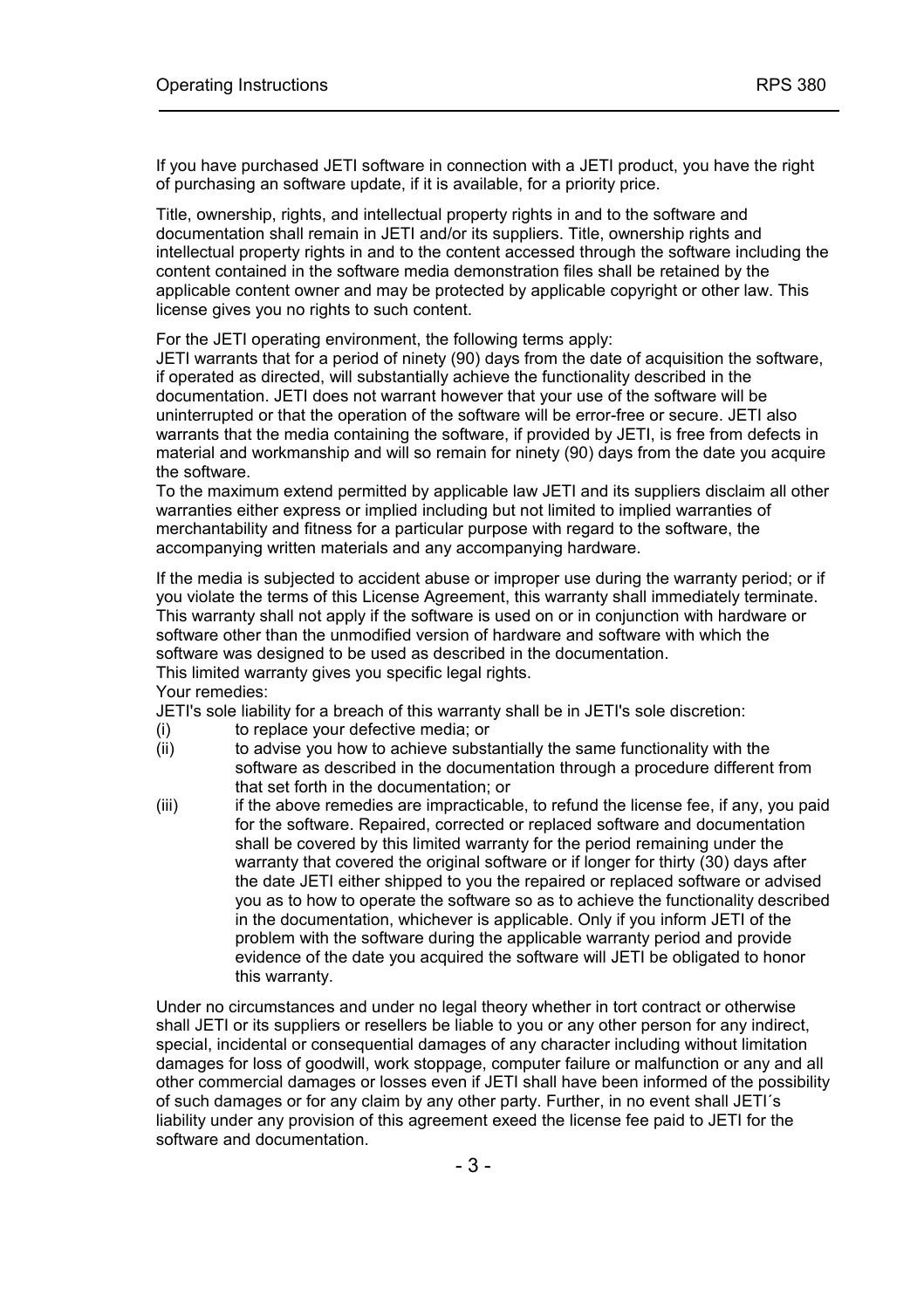This software is intended for use only with properly licensed media, content, and content creation tools. It is your responsibility to ascertain whether any copyright, patent or other licenses are necessary and to obtain any such licenses to serve and/or create, compress or download such media and content. You agree to record, play back and download only those materials for which you have the necessary patent, copyright and other permissions, licenses, and/or clearances. You agree to hold harmless, indemnify and defend JETI, its officers, directors and employees, from and against any losses, damages, fines and expenses (including attorneys' fees and costs) arising out of or relating to any claims that you have

- (i) viewed, downloaded, encoded, compressed, copied or transmitted any materials (other than materials provided by JETI) in connection with the software in violation of another party's rights or in violation of any law, or
- (ii) violated any terms of this License Agreement.

This License Agreement will automatically terminate if you fail to comply with any term hereof. No notice shall be required from JETI to effect such termination.

Technical support for the software, as made available by JETI, is given directly from the JETI office in Jena, Germany.

This License Agreement shall constitute the complete and exclusive agreement between us, notwithstanding any variance with any purchase order or other written instrument submitted by you, whether formally rejected by JETI or not. The acceptance of any purchase order you place is expressly made conditional on your consent to the terms set forth herein. The terms and conditions contained in this License Agreement may not be modified except in a writing duly signed by you and an authorized representative of JETI. If any provision of this License Agreement is held to be unenforceable for any reason, such provision shall be reformed only to the extent necessary to make it enforceable, and such decision shall not affect the enforceability of such provision under other circumstances, or of the remaining provisions hereof under all circumstances. This License Agreement shall be governed by the laws of Germany, without regard to conflicts of law provisions, and you hereby consent to the exclusive jurisdiction of the provincial and federal courts sitting in Germany. Any and all unresolved disputes relating in any way to, or arising out of, the software, your use of the software or this License Agreement shall be submitted to arbitration in Germany; except that, to the extent that you have breached or have indicated your intention to breach this License Agreement in any manner which violates or may violate JETI's intellectual property rights, or may cause continuing or irreparable harm to JETI (including, but not limited to, any breach that may impact JETI's intellectual property rights, or a breach by reverse engineering), JETI may seek injunctive relief, or any other appropriate relief, in any court of competent jurisdiction.

Copyright (c) 2003 JETI Technische Instrumente GmbH and/or its suppliers. Wildenbruchstr. 15, 07745 Jena, Germany. All rights reserved.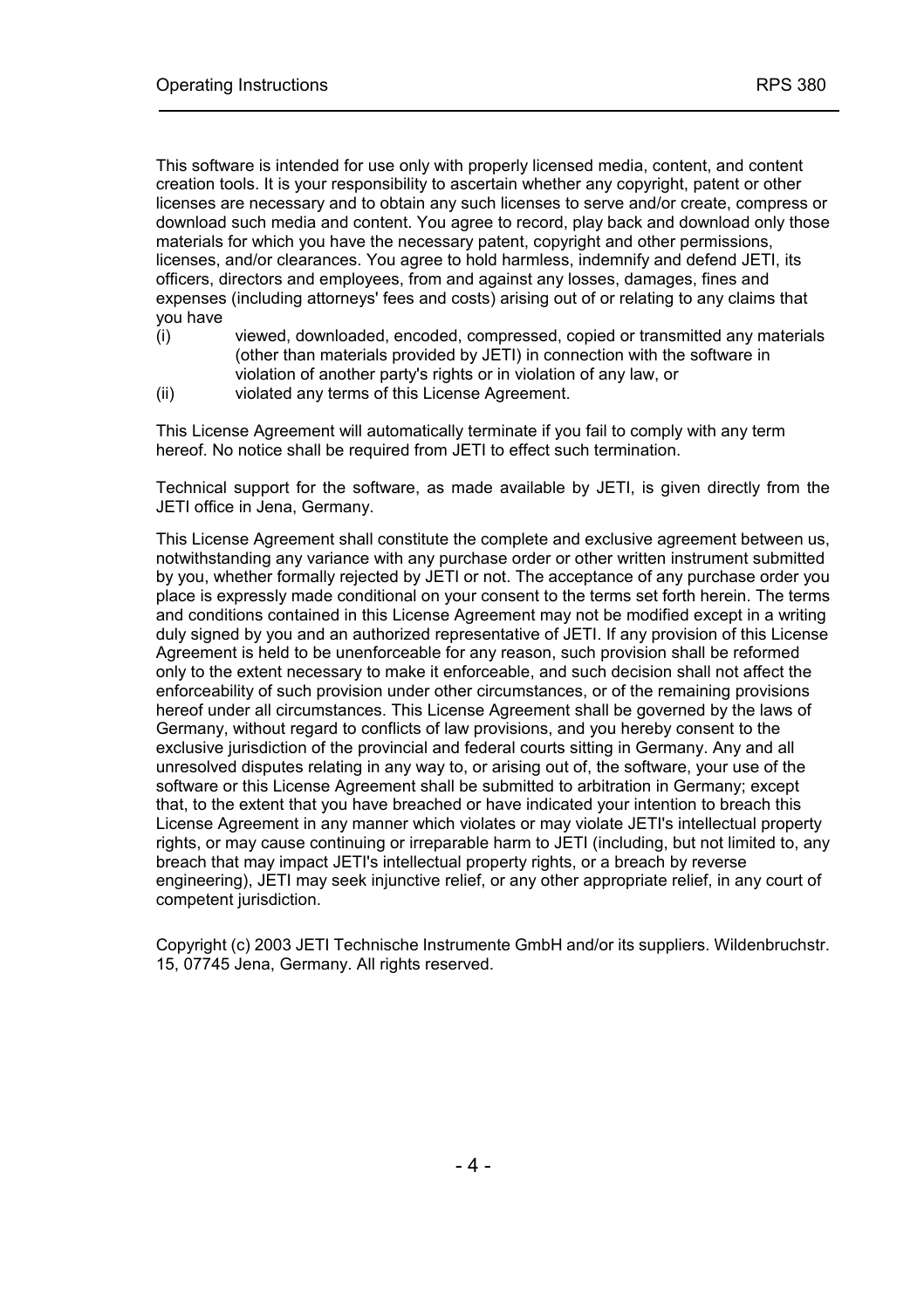## **Table of Contents**

| 1. | Introduction                           | 6  |
|----|----------------------------------------|----|
| 2. | Installation of Software               | 7  |
| 3. | Installation of Hardware               | 8  |
|    | Starting the Program                   | 10 |
|    | Main panel                             | 10 |
|    | Measurement                            | 11 |
|    | Calibration                            | 14 |
|    | Set Up                                 | 15 |
|    | Data transfer to MS EXCEL              | 17 |
|    | Data transfer to a Text file (CAPTURE) | 18 |
|    | Reference spectrum management          | 19 |
|    | <b>Mathematical Operations</b>         | 20 |
|    | Finishing the Program                  | 21 |
| 5. | Maintenance and Error Messages         | 21 |
| 6. | <b>Technical Data</b>                  | 23 |
| 7. | <b>CE Declaration</b>                  | 24 |
| 8. | Service                                | 24 |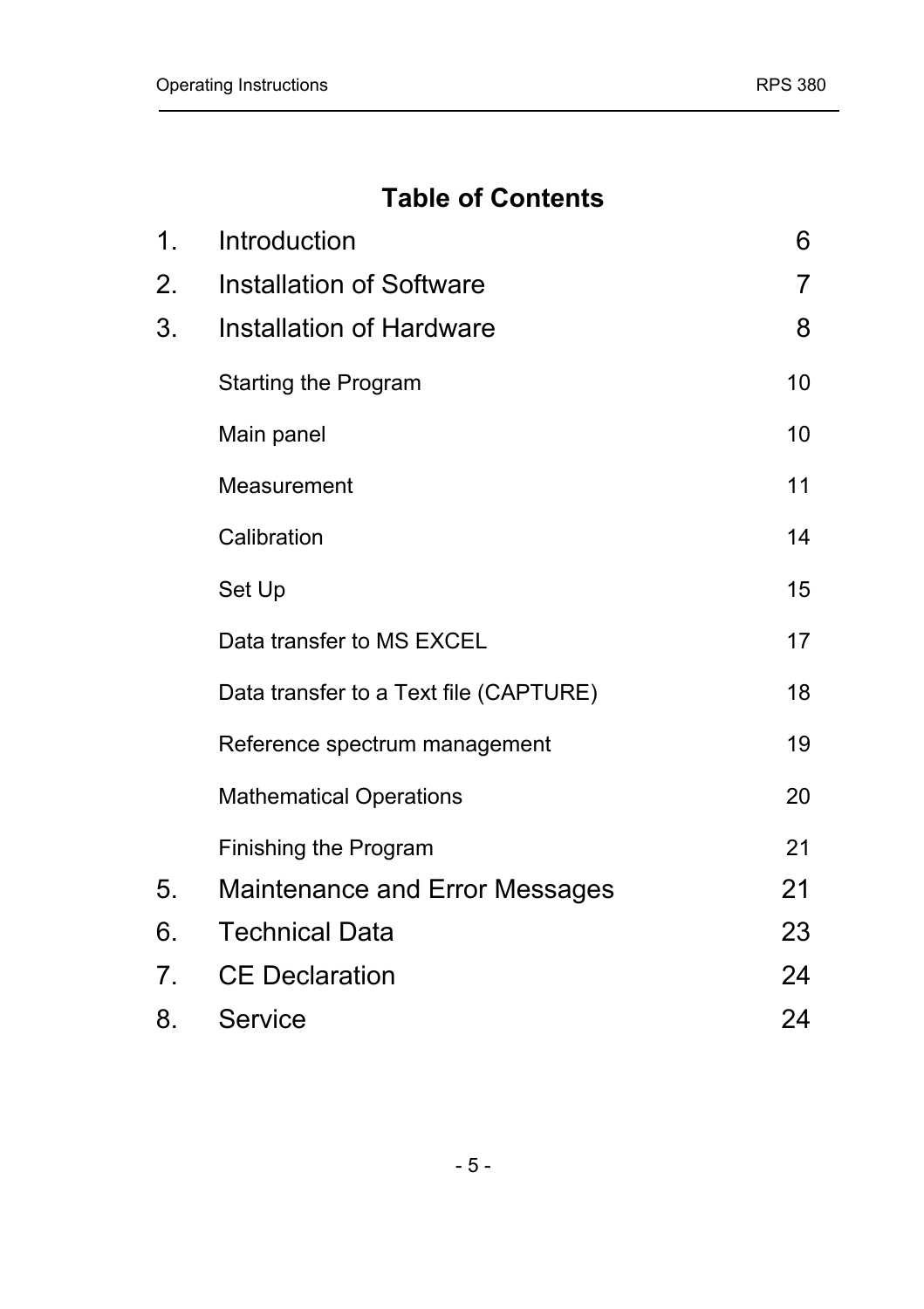## <span id="page-5-0"></span>**1. Introduction**

RPS 380 is an easy to use spectroradiometer for various applications. Its miniaturized shape makes it suitable for laboratory as well as industrial use. RPS 380 measures luminance/ radiance as well as illuminance/ irradiance. Furthermore colorimetric data (CCT, chromaticity, color purity, dominant wavelength, CRI) are calculated from the spectral data. Therefore it is suited for the test of light sources as CRT screens as well as for the measurement of illuminance in rooms etc.

The adjustment on the target in case of luminance/ radiance measurements will be proceeded with a pilot laser to be adapted on the measuring head. The correction for irradiance measurements will be done with a cosine corrector head-piece.

Measurement and analysis of data are done by the PC software JETI RPS 380. The connection to the PC is via a serial interface or via a USB interface (depending from the version of the instrument).

PC requirements:

- pentium or higher, min 32 MB RAM
- graphic resolution: 800\*600, 16 bit color depth recommended
- Windows 98, 2000, NT (not for USB version), XP; Excel 97 or higher (for data transfer)

The RPS 380 package includes:

- Basic device RPS 380
- Laser head-piece for adjustment purposes (laser class 3a)
- Cosine corrector head-piece
- Protection cap
- Operating instructions
- 3 Replacement batteries for laser head-piece (LR44/ 1.5V)
- Tripod
- Transport box
- CD-ROM and a disk with the calibration file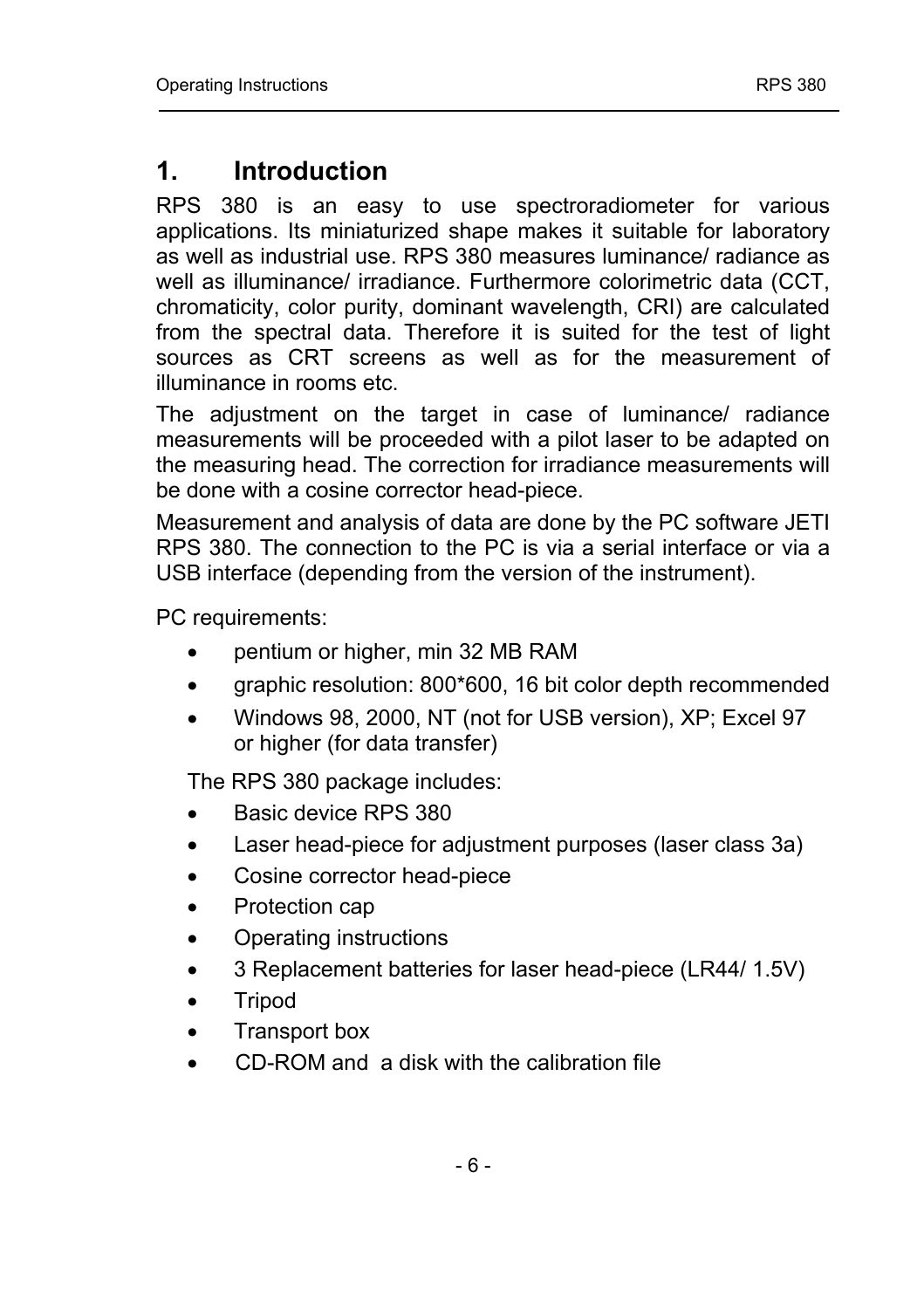<span id="page-6-0"></span>RS232 version:

- Power supply 230 V / 9 V or 115 V / 9 V
- PC-serial interface cable

USB version:

• USB cable

## **2. Installation of Software**

Execute the following steps on the PC to install the software of the RPS 380:

- Start Windows 98/ 2000/ NT (only RS232 version)/ XP
- Insert the CD in the CD-ROM drive

USB version (do not connect the instrument to the PC before!)

The following window appears, if the autostart function of Windows is activated. Otherwise click on install.exe in the Install folder of the CD ROM.

| RPS380 Install                                                                                                                                                                                                                                                                 | $\vert x \vert$                 |
|--------------------------------------------------------------------------------------------------------------------------------------------------------------------------------------------------------------------------------------------------------------------------------|---------------------------------|
| Spectroradiometer                                                                                                                                                                                                                                                              | Install USB-Driver              |
| <b>RPS 380 USB</b>                                                                                                                                                                                                                                                             |                                 |
| Version 4.0                                                                                                                                                                                                                                                                    | Install/Uninstall Application   |
| International Light, Inc.<br>17 Graf Road<br>Newburyport<br>MAD 19/91 U.SA<br>Tel: 987-465.5923<br>Fax: 987-462-0759<br>mail: is a les @intl-light, com<br>Internet: www.intl-light.com<br>Copyright by JETI Technische Instrumente GmbH 2003<br>Installation for Windows 2000 | Read Documentation (PDF-format) |
|                                                                                                                                                                                                                                                                                | <b>Fxit Install</b>             |

- If the correct driver wasn't installed before: install it using the Install USB-Driver button
- Click on the Install/Uninstall Application button and follow the instructions for the program installation, connect the instrument during procedure when requested (see 3.)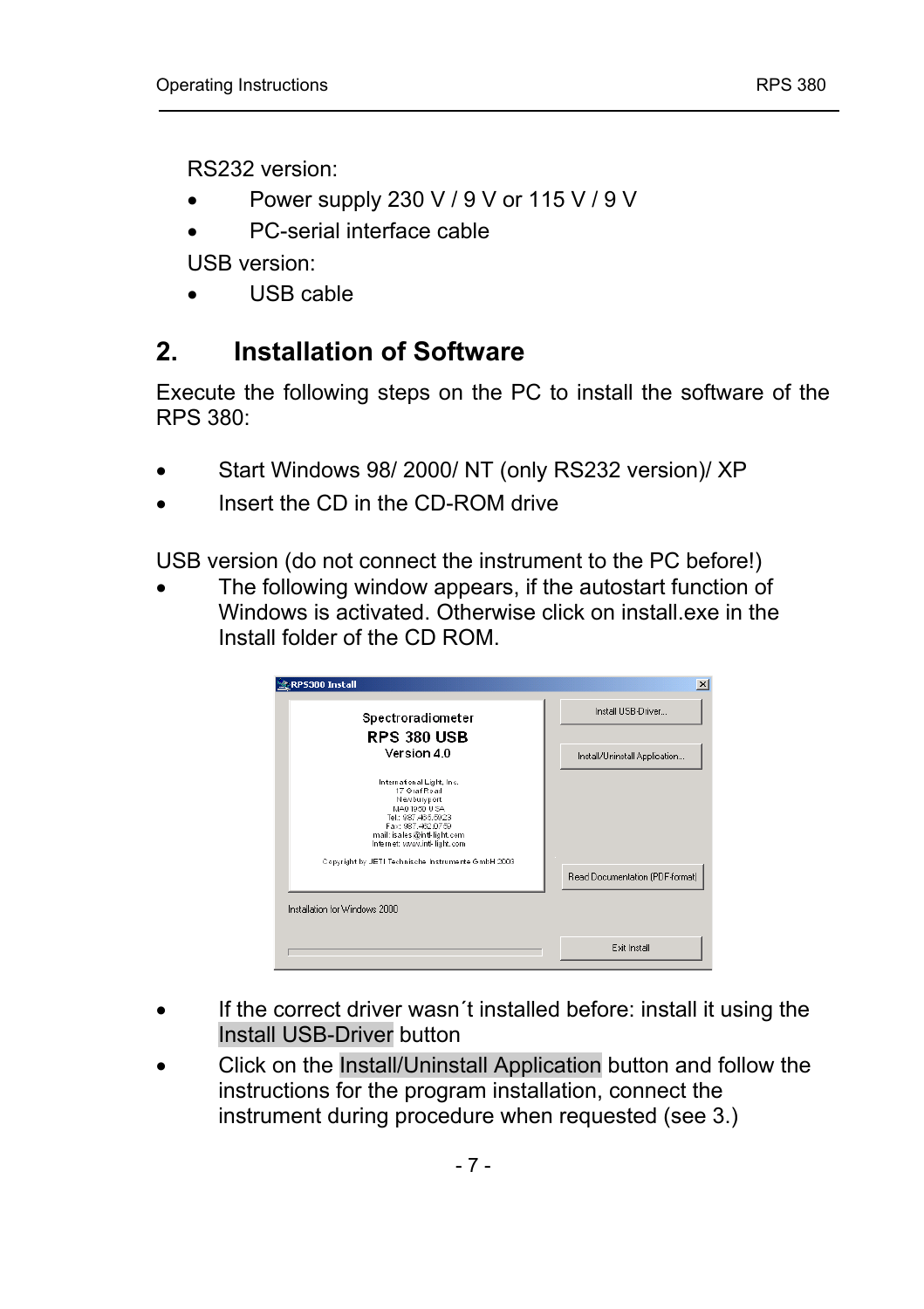<span id="page-7-0"></span>RS 232 version

- A similar window as above appears, if the autostart function of Windows is activated. Otherwise click on install.exe in the Install folder of the CD ROM.
- Click on the Install/Uninstall Application button and follow the instructions for the program installation.

## **3. Installation of Hardware**

Unpack the RPS 380 carefully and check the delivered parts.

### **RS232 version**

**First,** connect the device to a serial interface of the PC using the enclosed serial interface cable and **then** the power supply as shown in the following figure.



(Proceed when requested during software installation)

Connect the device to an USB interface of the PC using the enclosed USB cable as shown Power **Example 2 and Taylor Science 2 and Taylor Science 2 and Taylor Science 2 and Taylor Science 2 and Taylor** 



Before use please check that the main line voltage (110 V or 220 V) is in accordance with the input voltage of the delivered power supply. Please secure the correct right secondary polarity of the power supply (printed on the plug).



**It may be necessary to install or to update the driver for the USB instrument (see 2.).**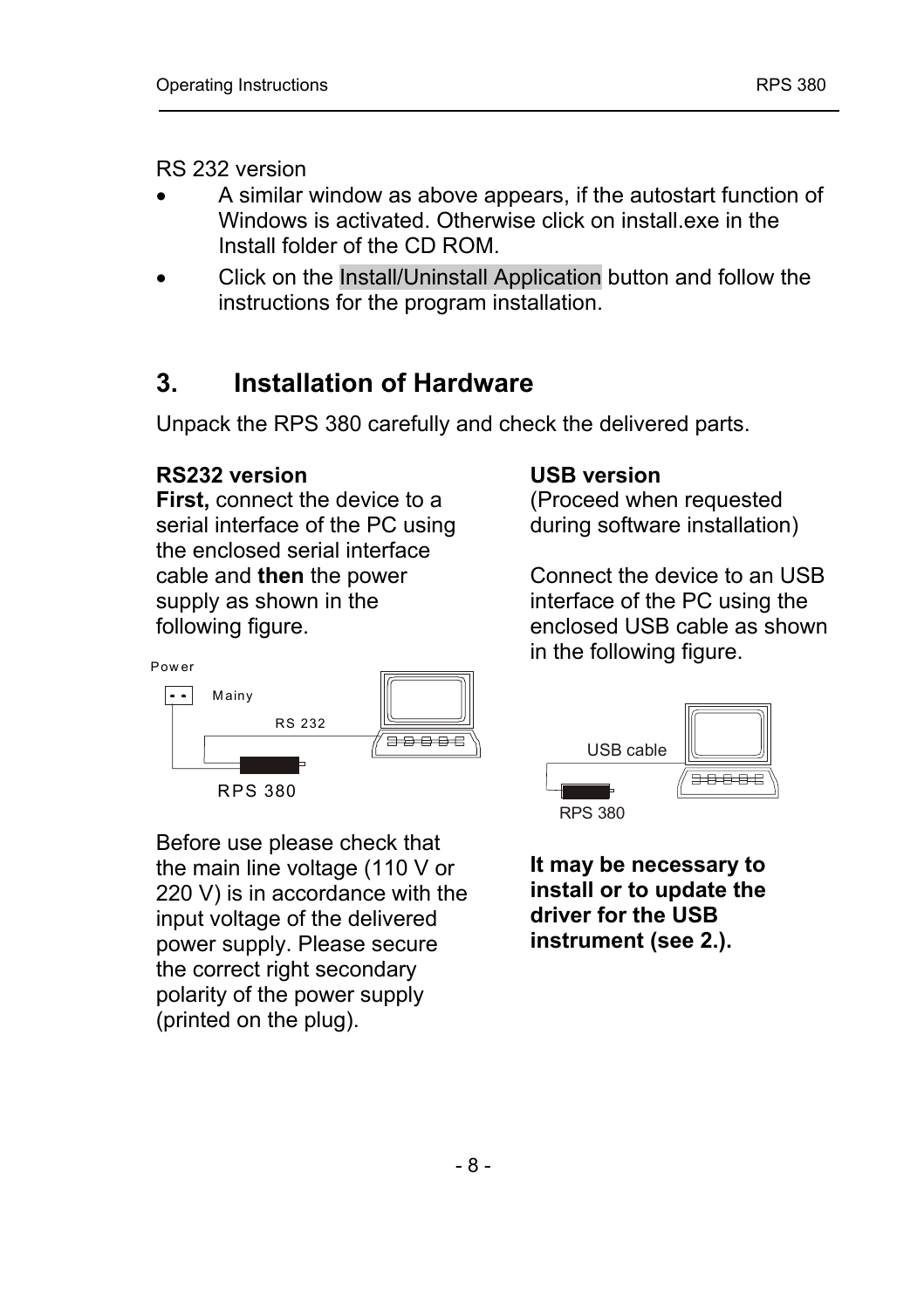The device can be used with the tripod or attached to a suited base with M 4 screws. The following drawing shows the positions of the threads downside the device.



The adjustment of the device for luminance/ radiance measurement will be done with the laser head piece. Put it on the measuring head and find the target by pressing the button. The appearing circle shows the position and diameter of the measurement spot. Then remove the head piece without changing the position of the instrument.

#### **Attention: Do not look inside the beam or direct the laser head-piece to another person!**

The cosine corrector head-piece will be attached to the measuring head before illuminance/ irradiance measurements. It will be turned until it is correctly positioned.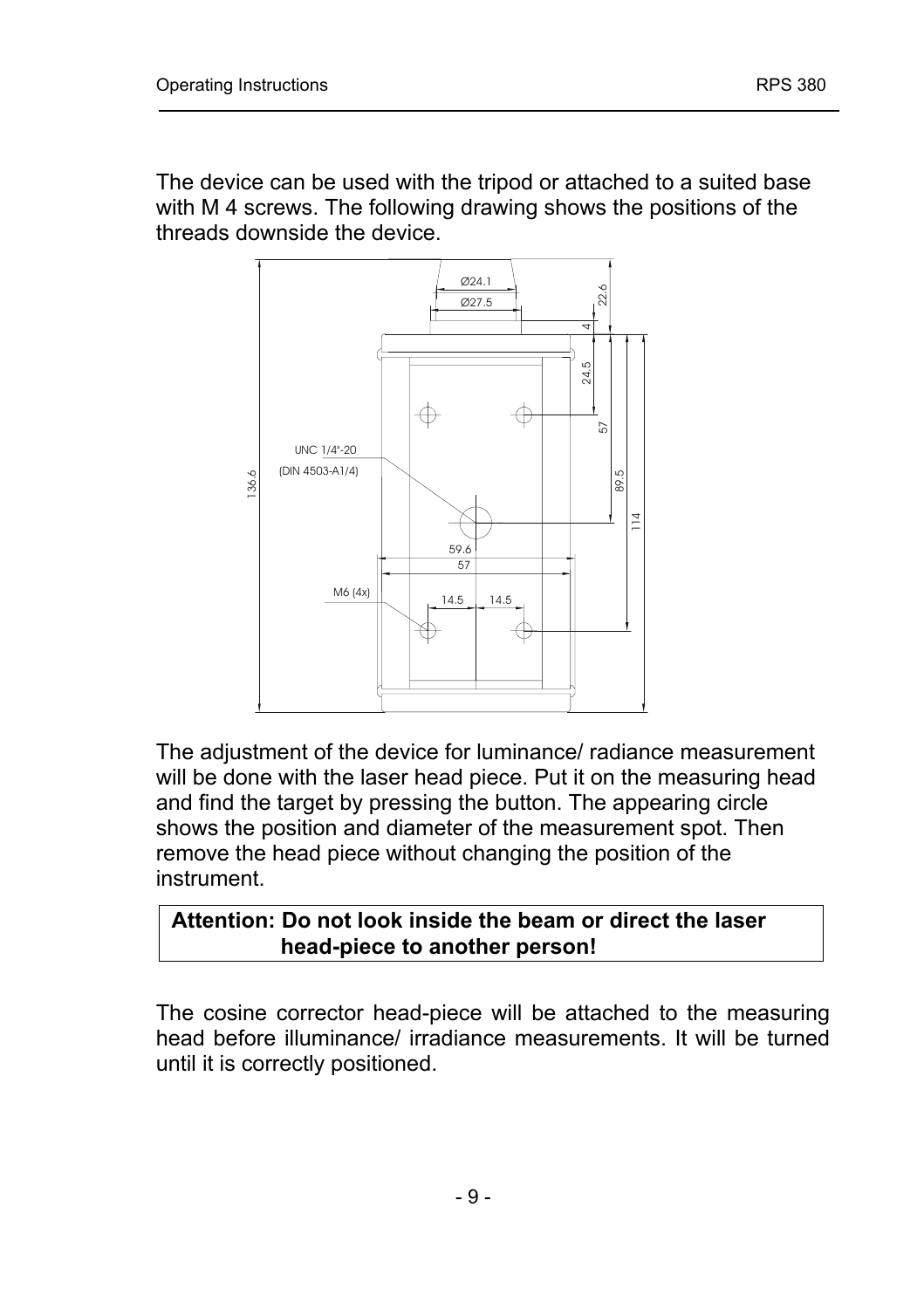## <span id="page-9-0"></span>**4. Operation of Program**

## Starting the Program

- Start Windows and then activate the Start menu
- Select RPS 380 or RPS 380 USB under Programs

#### RS232 version

The software will automatically find the used port (COM 1 ... 4) after starting the program, if the RPS 380 is connected to the PC and the power supply, and will come up with an according message. The data transfer rate is 38,400 Bd.

#### USB version

The software will automatically find the device after starting the program, if the RPS 380 is connected to the PC with USB cable. In case of an error, this error will be displayed (see Chap. 5 Error Messages).

#### **RPS 380 USB**  $\Box$ e $\mathbf{X}$ FILE CLEAR CALIB. DIAG. CRII MATHI PRINTI CAPTURE EXCEL ABOUT 6.94E-1 6.50E-1 InternationalLight 6.005-1 5.50E-1  $Luminance$ 5.005.4 Measurement  $M$ uminance  $\Box$ 4.50E-1 Ŧ  $4.00E-1$ Luminance Lv  $\boxed{8.01E+1}$  od 3.50E-1 Le  $4.49E-1$ Radiance  $20054$ Con. Colour Temp. CCT 3248 2.50E-1 Dominant Wavelength WI 680 nm  $2.005.4$ Colour Purity, P.E. 402 %  $4.505.4$ Chromaticity  $\times$  0.4239 y 0.4068 1.00E-1  $v'$  0.2410  $v'$  0.6205 5.00E-2 h  $0.00E + 0 = 0.080$  $\frac{1}{2}$  io Inferent concenter  $\frac{1}{420}$  $480$ son  $540$ 580  $520$  $660$  $700$  $740$  $780$ Continuous Sean Wavelength [nm]  $\Box$ Hold Integration Time Spectral Radiance W/(sr<sup>x</sup>nm<sup>x</sup>nm) 6.69E-4 Wavelength [nm]  $-498$ Start of Spectrum /nm = 380 End of Spectrum /nm  $780$ SAVE QUIT

## Main panel

The main panel will be displayed on start-up. It consists of the following parts: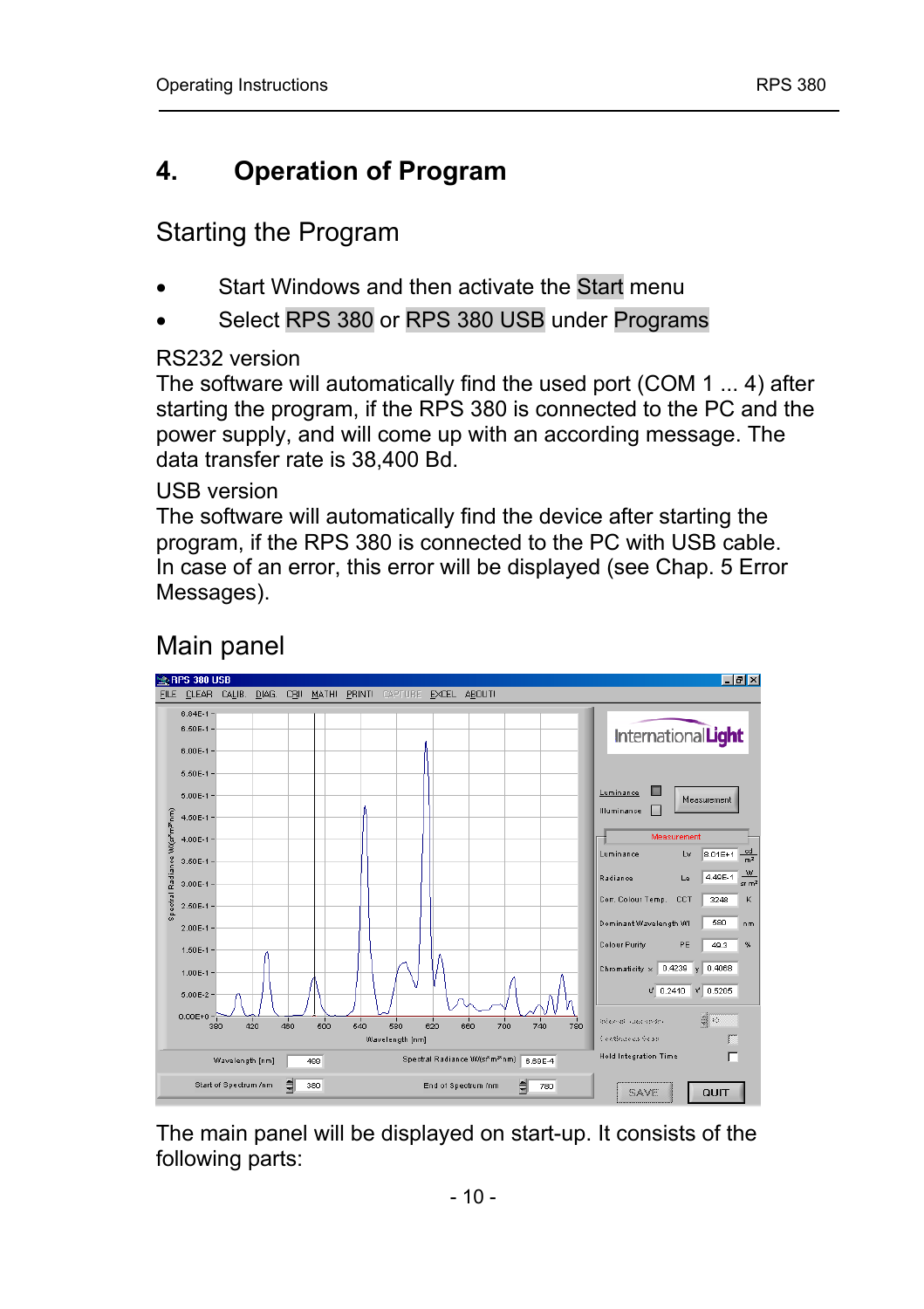- <span id="page-10-0"></span>• Menu bar
- Switch for selection of luminance or illuminance measurement
- Diagram (display of spectral radiation or xy/ u'v' diagram)
- Button for the triggering of measurements
- Display of measuring results (luminance  $L<sub>v</sub>$  and radiance  $L<sub>e</sub>$  or illuminance  $E_y$  and irradiance  $E_e$ , chromaticity x,y and u',v', color temperature CCT, dominant wavelength Wl and color purity PE)
- Snap-to-Point cursor with display of values
- Integration time and maximum counts (switch on and off with F12)
- Start and end wavelength and zooming possibility
- Save (Excel storage) and Quit buttons

## Measurement

The first step of measurement is to select between luminance/ radiance and illuminance/ irradiance mode. Click on the desired measuring value, then you will asked to use or to remove the cosine corrector.

| Luminance<br>Illuminance                       | Measurement                             |
|------------------------------------------------|-----------------------------------------|
| $\vert x \vert$<br><b>Radiance Measurement</b> | <b>Miller International Measurement</b> |
| Please pull cosine filter from device          | Please attach cosine filter to device   |
| <br><del></del>                                | <br>                                    |

Clicking the button MEASUREMENT will proceed the measurement. The measurement procedure consists of a first spectra acquisition with a fixed integration time, a subsequent calculation of the best integration time for a well-driven spectrum, a second measurement with this time and a final dark signal measurement. In some cases more adaption steps are necessary. You will be informed about the status of the measurement (Adaption to exposure, Performing measurement) and about the remaining time. Finally the measured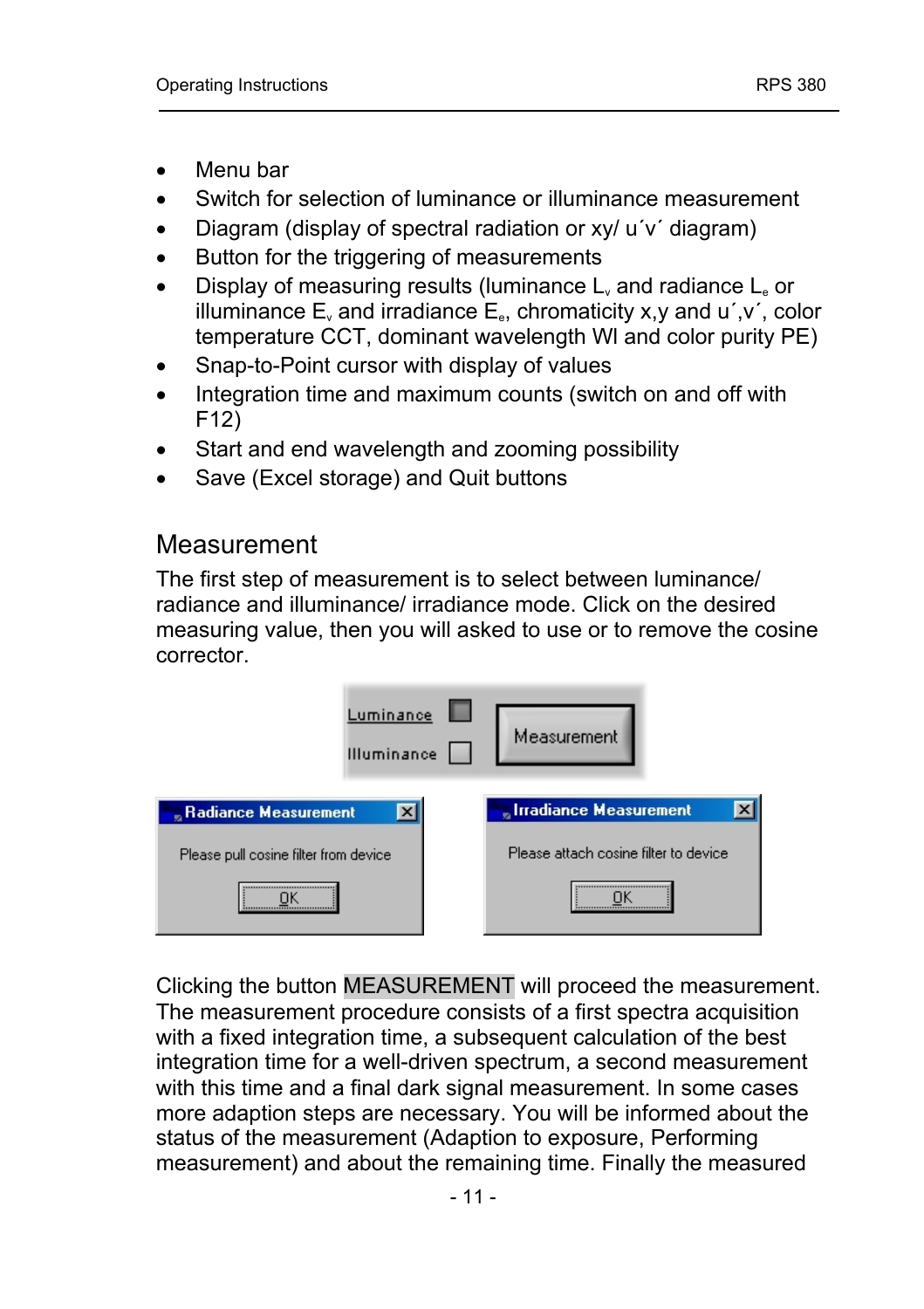values will be displayed below the button. The maximum integration time is 60 s, therefore the maximum measuring time for dark samples is approx. 120 s (max. integration time + max. dark measuring time).

It is possible to hold an once determined integration time for further measurements. This is mainly interesting in case of objects with similar intensity. Simply click the box Hold integration time. It will be warned if over and underexposure occures (Couldn't hold integration time). Then a new adaption will be processed.

| Interval (seconds)    | $\frac{2}{3}$ 10 |
|-----------------------|------------------|
| Continuous Scan       |                  |
| Hold Integration Time |                  |

#### **Fix integration time**

If you want to use a fixed integration time for the measurement instead of the automatic determined one press CTRL T. Afterwards write the time (in ms) into the appearing window. It will be shown after closing the window.

Deactivate the fix integration time function by pressing CTRL T again.

**Attention!** There is no warning in case of over or under exposure.

#### **Snap-to-Point Cursor**

Single data points of the acquired spectrum can be viewed by using the Snap-to-Point Cursor option, if the spectral radiance or spectral irradiance diagrams are displayed. The respective wavelength and the spectral value of the selected data point will be displayed below the wavelength axis.

#### **Continuous Measurement**

If you want to measure continuously you have to select Hold integration time and Continuous Measurement. Afterwards you have to give the desired time interval (time between end of a measurement and start of the next one, maximum 65 535 s = approx. 18 h). Then start the measurement series by clicking the Measurement button. Unselecting Continuous Measurement stops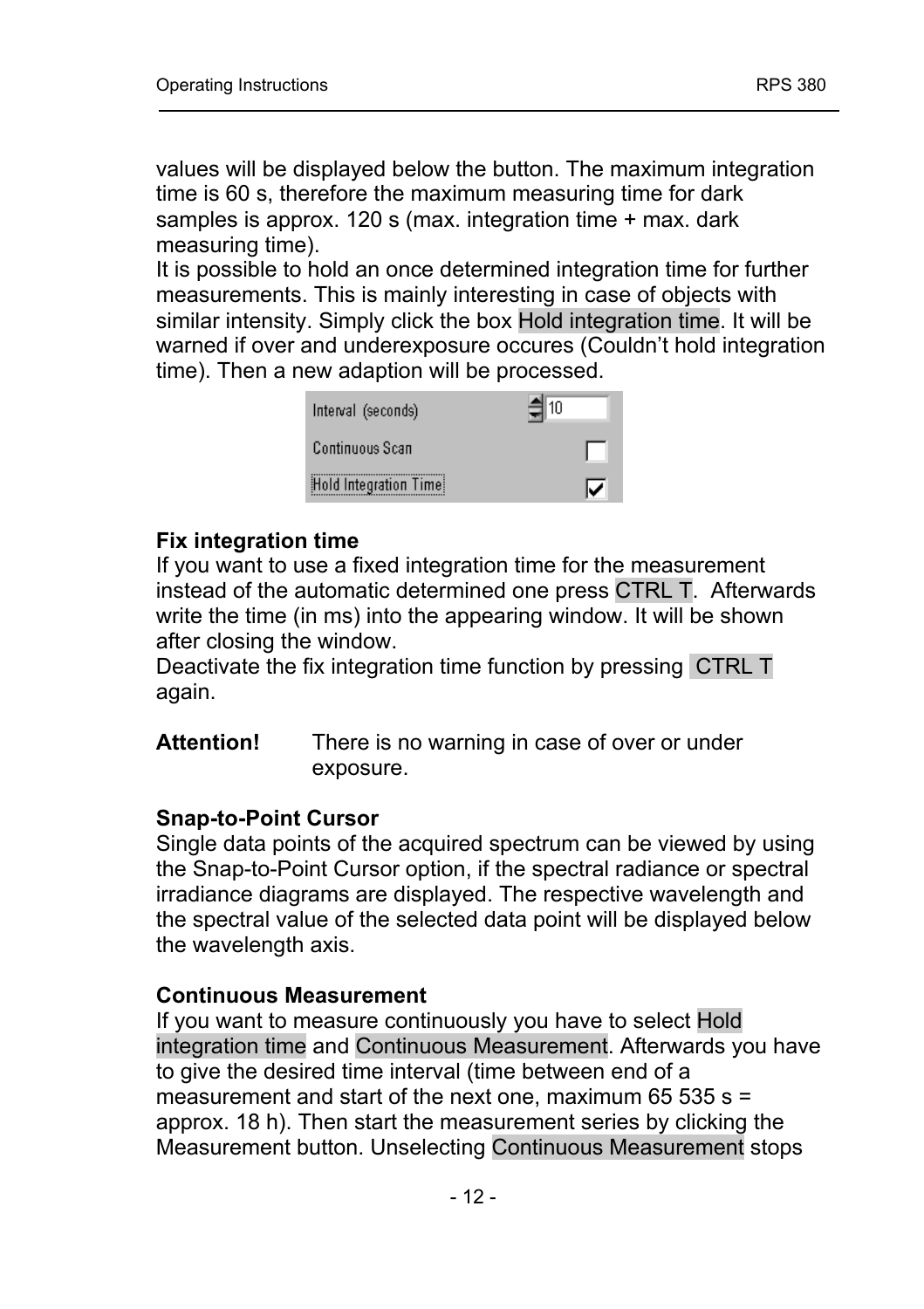the series. A bar indicating the time remaining till the next measurement will appear on bottom of the screen.

If you want to store the results start a link to Excel before beginning the series (see: Data transfer to MS Excel). The values will be stored in rows, maximum three tables with 768 rows are possible.

#### **Remark:** The Save continuously check box has to be selected for continuous data transfer.

Normally the integration time at start will be hold for all subsequent measurements. It will be adapted without warning in case of over or under exposure. This can influence the difference of time between the successive measurements. If you want to get the same measuring frequency use the Fix integration time option (see above).

## Color Rendering Index (CRI)

The calculation of the Color Rendering Index is done according to the CIE report 13.3-1995.

| $\nabla$ manual       |                             |        |                                  |  |
|-----------------------|-----------------------------|--------|----------------------------------|--|
| Reference Illuminant  |                             |        | Plenckien redietor T CCT SHILL K |  |
|                       | Chromaticity Difference DC= | 6.6E-3 |                                  |  |
| R1= 95.1              | R8= 66.1                    |        |                                  |  |
| R <sub>2</sub> = 93.3 | R9= -7.7                    |        |                                  |  |
| R3= 59.2              | R10- 51.8                   |        |                                  |  |
| R4= 91.0              | R11-75.1                    |        | Ra= 82.76                        |  |
| R5= 85.1              | R12- 54.1                   |        |                                  |  |
| R6= 80.9              | R13- 97.2                   |        |                                  |  |
| $R7 = 91.3$           | R14-723                     |        |                                  |  |
|                       |                             | Close  |                                  |  |

Simply click on the CRI! point in the menu bar after a measurement and a window which can be seen above will be opened.

The General Colour Rendering Index  $R_a$  as well as the Special Indices  $R_1$  ...  $R_{14}$  are calculated. Furthermore the chromaticity difference DC between the source to be tested and the reference illuminant is shown. This reference illuminant is automatically calculated from the Planckian law, if the color temperature of the sample is below 5000 K and from a daylight approximation, if it is above 5000 K. There is always used the measured CCT for the reference calculation.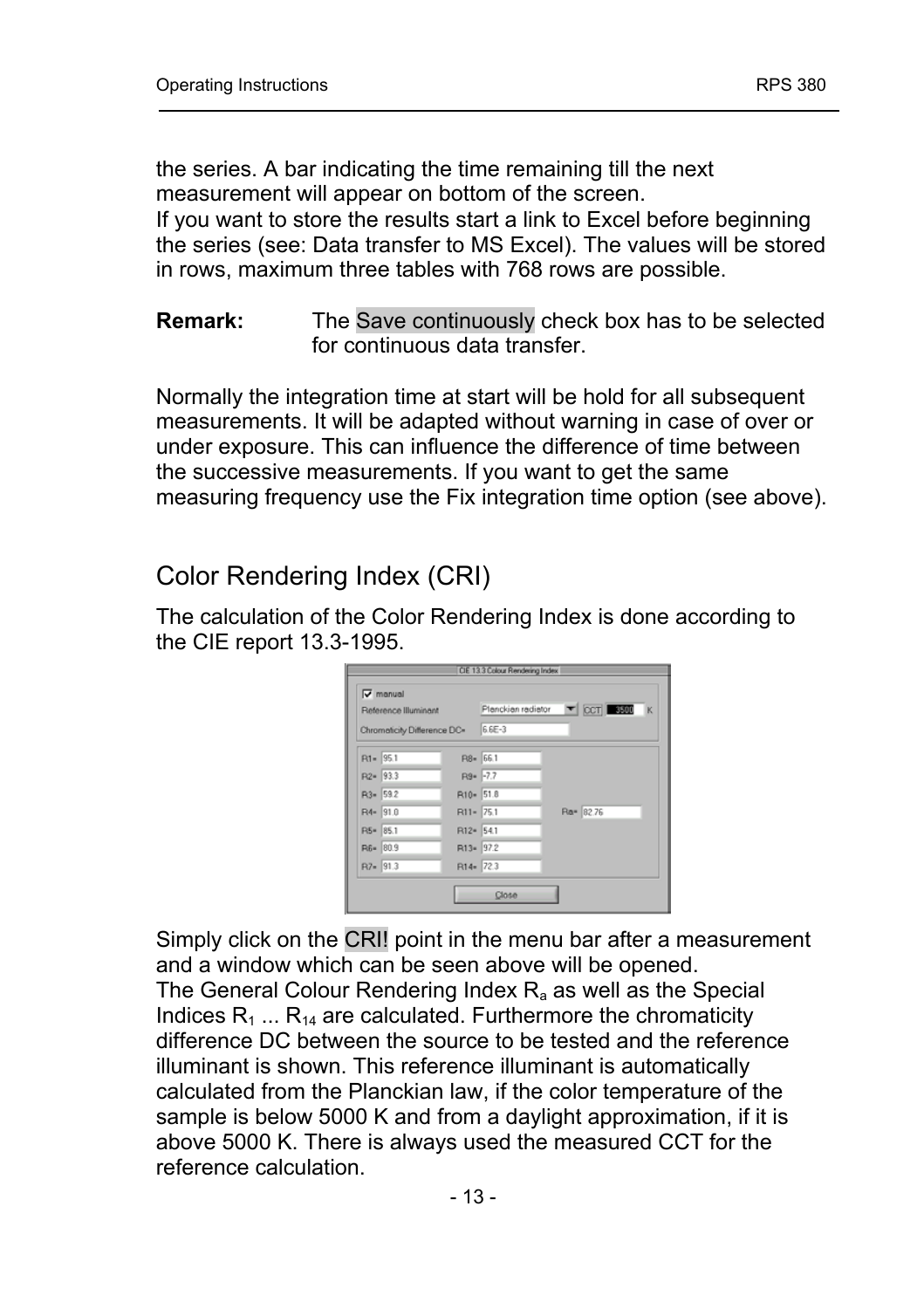#### <span id="page-13-0"></span>**Remark: If the CCT of a light source cannot be calculated, because the chromaticity location is too far from the Planckian curvature, then the Color Rendering Index calculation is also not possible.**

It is also possible to choose the reference illuminant manually by clicking the appropriate box. Then another CCT than the measured one can be used. If the manual option was chosen, successive measurements will use the selected value of CCT. If DC is greater than 5.4⋅10<sup>-3</sup> the resulting Color Rendering Indices may be expected to become less accurate.

## Calibration

RPS 380 will be delivered calibrated. The calibration data are stored inside the device. Furthermore the intensity calibration file can be found on the disk. The calibration file contains the spectral sensitivity data of the instrument from  $380...780$  nm in steps of 5 nm, separated for radiance and irradiance mode.

The following figure shows the possibilities for a user calibration under the menu point CALIB.:

| <b>EX RPS 380 USB</b> |                           |  |  | $-10$ $\times$                                                 |
|-----------------------|---------------------------|--|--|----------------------------------------------------------------|
|                       |                           |  |  | FILE CLEAR CALIB. DIAG. CRII MATH! PRINT! CAPTURE EXCEL ABOUT! |
|                       | <b>Reload from Device</b> |  |  |                                                                |
|                       | Load from Disk            |  |  |                                                                |
|                       | Becalibrate with New Lamp |  |  |                                                                |

### **Reload from device:**

The reloading can be done in case of any problems with the automatic upload of the calibration data during program start.

### **Load from disk:**

The calibration data can be loaded from disk. The file has the extension .*cal*.

**Attention! The loaded files will not be written into the instrument!** 

### **Recalibrate with New Lamp:**

It is necessary to have a calibration lamp and to know the spectral radiance of this lamp as well as the spectral irradiance in the plane of the diffuser of the instrument.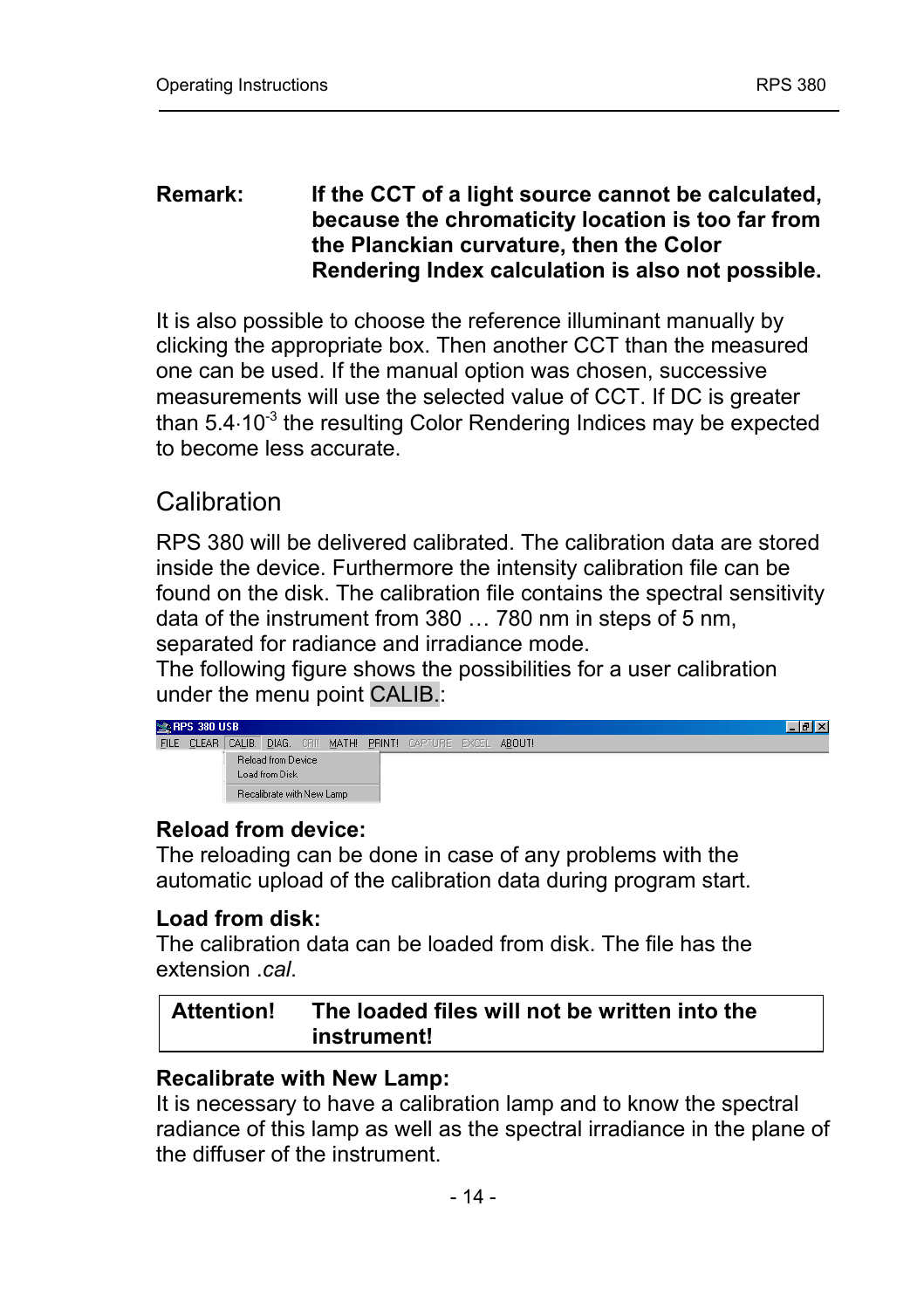<span id="page-14-0"></span>Both lamp files have to list the spectral values of the used lamp (step width: 5 nm, range: 380 to 780 nm, unit: **mW/(sr**⋅**m2** ⋅**nm)** for luminance and **mW/(m2 nm)** for illuminance) in **decimal or scientific** format:

> 29.54361 34.167968 39.105913 44.745458 50.61276 56.902684 64.150922 71.967095 80.218762 ..

There have to be 81 values in both files. The file extensions have to be *.lmp*.

After choosing of Recalibrate with New Lamp you have to select between radiance and irradiance calibration. Be sure that the diffusor cap is removed in case of radiance and attached in case of irradiance calibration! Both calibrations can be done independently. Afterwards load the appropriate lamp file.

Then you are asked whether the right lamp is adjusted in a proper way in front of the instrument. If it is done, you have to confirm the calibration, which is password protected. Ask your supplier for details. Afterwards you can repeat the same procedure for the other mode.

The new calibration data will be stored in a file with extension .cal on disk as well as directly inside the instrument. If you start the program again, this new calibration file will be used automatically. If you want to use another file, proceed the step Load from Disk.

If the calibration ends with an error message ("data file corrupted") calibrate again.

## Set Up

### **Screen update mode**

There are different spectrum display options that can be selected under the CLEAR menu:

| RPS 380 USB                     |       |  |                                        |  |  |  | . 18 x |
|---------------------------------|-------|--|----------------------------------------|--|--|--|--------|
| FILE CLEAR CALIB.               | DIAG. |  | CBI! MATH! PRINT! CAPTURE EXCEL ABOUT! |  |  |  |        |
| $\blacktriangleright$ Immediate | Del   |  |                                        |  |  |  |        |
| Always                          |       |  |                                        |  |  |  |        |
| Never                           |       |  |                                        |  |  |  |        |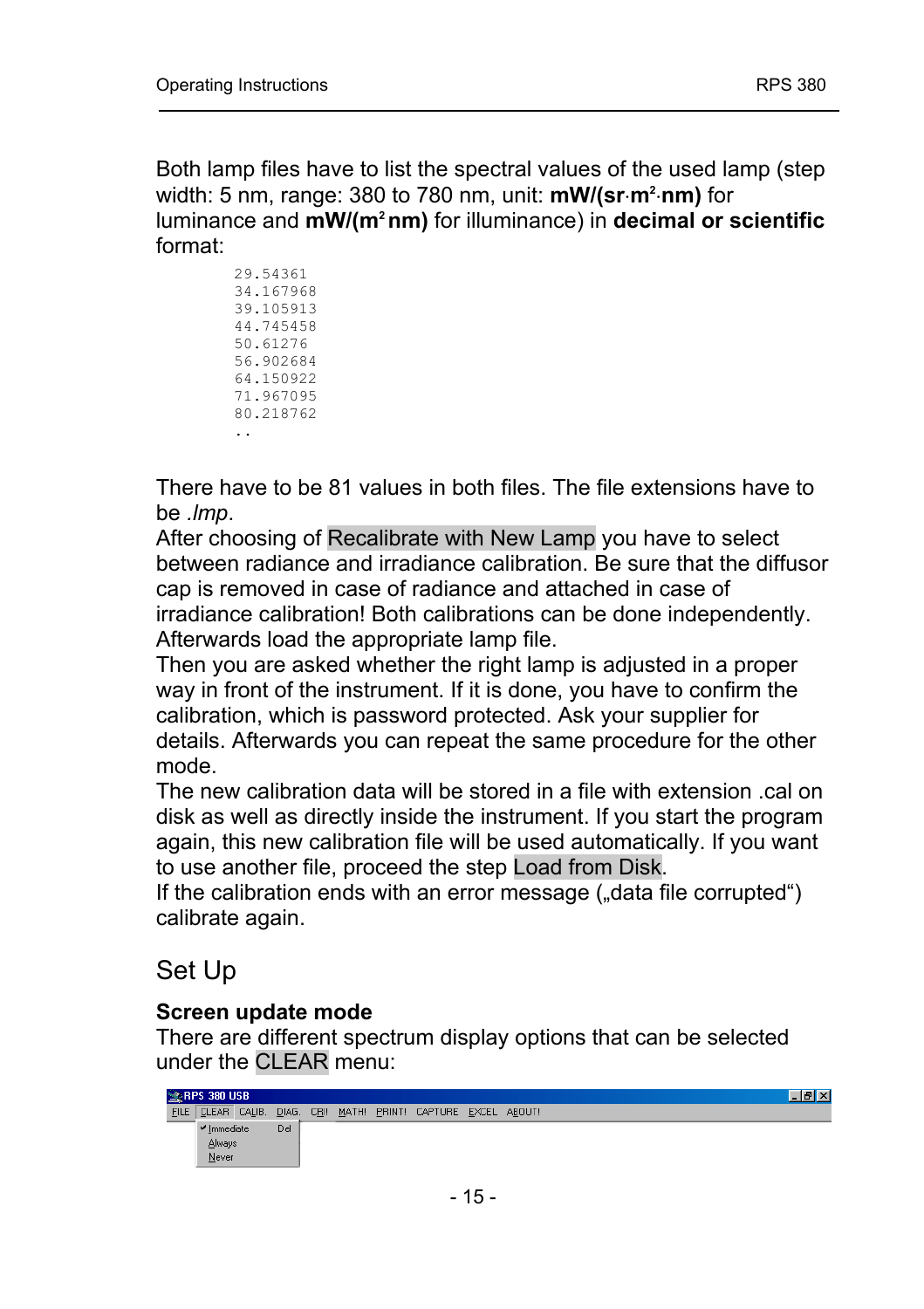| <b>IMMEDIATE</b> | The acquired spectra will be deleted at once (actuation of<br>the DEL key also deletes the current spectrum<br>display!)          |
|------------------|-----------------------------------------------------------------------------------------------------------------------------------|
| <b>ALWAYS</b>    | The acquired spectra will be deleted before every<br>measurement. Only the most recent acquisition will be<br>displayed.          |
| <b>NEVER</b>     | The measured spectra will not be deleted. Further<br>measuring curves are displayed one on top of the other<br>(default setting). |

#### Zooming of wavelength

The start and the end of the displayed spectrum can be adjusted at the screen edge below the diagram with START OF SPECTRUM and END OF SPECTRUM. In addition to using the up/down arrows, the displayed spectral limits can be input using the keyboard number pad. The biggest possible interval is determined by the calibration parameters. The RPS 380 device has been designed to work between 380 nm and 780 nm. For measurements always the full spectral range of the device is used.

| Start of Spectrum /nm | 380 | End of Spectrum /nm | 780. |
|-----------------------|-----|---------------------|------|
|                       |     |                     |      |



Selecting DIAG. in the menu bar opens a window, where the display of the spectral radiance/ irradiance as well as the xy and  $u'v'$ diagram can be choosen.

The color coordinate diagrams contain the Planckian curvature for orientation. The actual measuring values will be indicated in the diagrams.

The following zooming options are possible in both diagrams: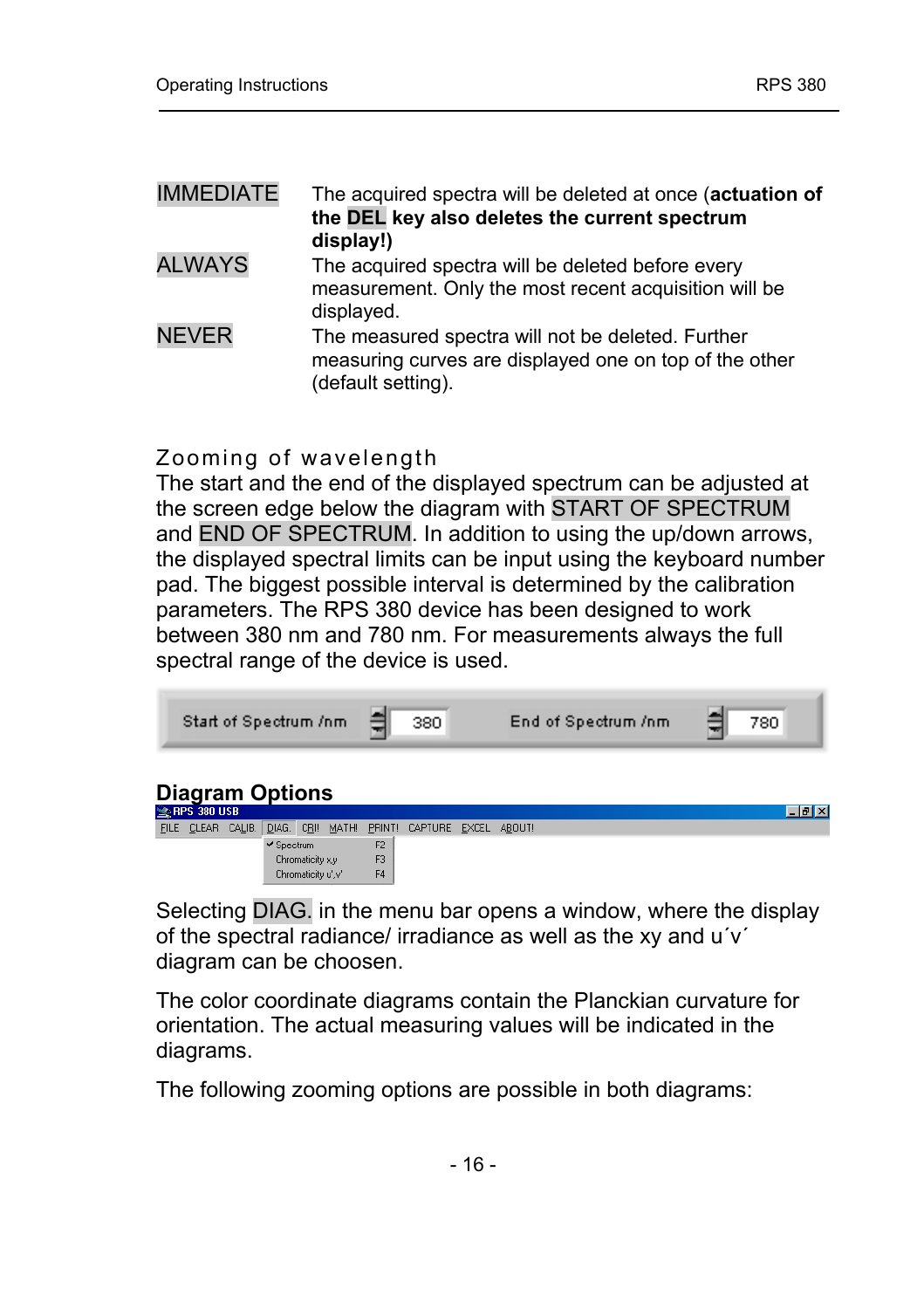<span id="page-16-0"></span>

| CTRL + left mouse key (the position of the  |
|---------------------------------------------|
| cursor will be the new center)              |
| CTRL + right mouse key (the position of the |
| cursor will be the new center)              |
| CTRL + Shift + left mouse key - now move    |
| the diagram with the mouse                  |
| CTRL + Space (one step back)                |
| Home (back to starting diagram)             |
|                                             |

#### **Print screen**

The print of the actual screen on a connected printer is possible by PRINT!. If no printer is connected the action is ignored without an error message.

Data transfer to MS EXCEL

- Select the desired measuring mode (luminance or illuminance)
- Select the sub menu item START EXCEL in menu EXCEL
- After a successful start of MS EXCEL the dialogue box EXCEL CONNECTION appears. Here the data to be exported have to be selected.



**Remark:** The boxes Spectral Radiance/ Spectral Irradiance, Luminance/ Illuminance and Radiance/ Irradiance

- 17 -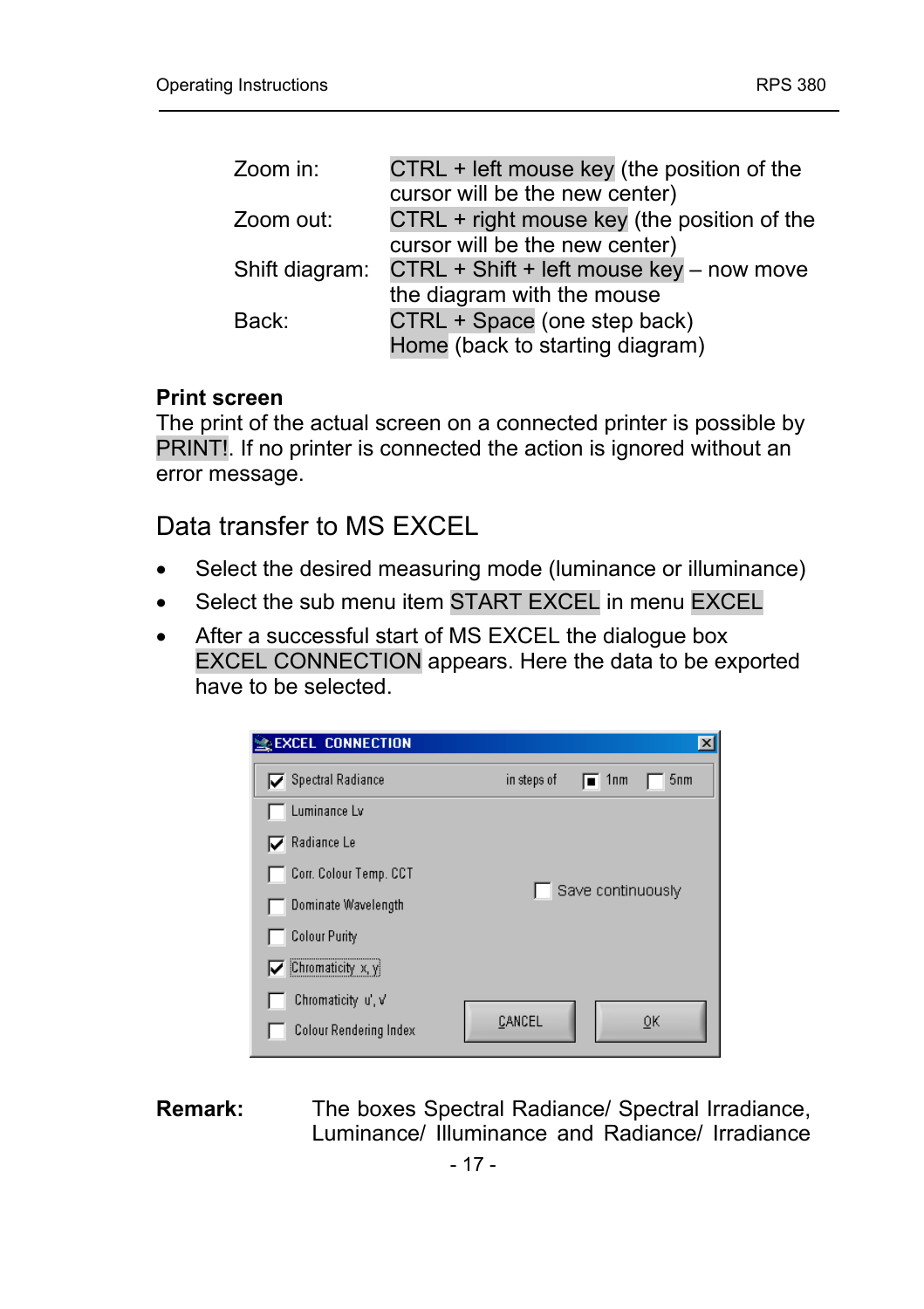appear in dependence from the previously selected mode. Select the desired step width (1 or 5 nm), if these data shall be transfered.

- <span id="page-17-0"></span>After activation of the OK button a dialogue box appears, where the name/ a description of the actual measured data set can be filled in (which will be used as column header in the EXCEL-spreadsheet). The Save continuously option offers the possibility to save all further measurements automatically.
- The data transfer will be started by clicking the OK button. The actual measurement will be stored.

To store the same values of further measured spectra, click on the SAVE-Button in the right down corner of the screen after the measurement. It is also possible to store reference spectra data in Excel with the same procedure.

**Remark:** If you change the measuring mode (luminance/ illuminance) when an Excel sheet is opened, you are asked to close this sheet.

The connection to MS EXCEL will be finished and the data will be stored (\*.XLS) by selection of the sub menu item END EXCEL in menu EXCEL.

**Important:** It is necessary to end the link to MS EXCEL in this manner by END EXCEL and not from MS EXCEL by a closing operation.

Data transfer to a Text file (CAPTURE)

- Select the sub menu item START CAPTURE in the menu CAPTURE
- Type in a file name for the measurement series, the extension is *.dat*.
- After activation of the OK button the calculated values of the actual and all following measurements are written into this file according to the following scheme (on the next page):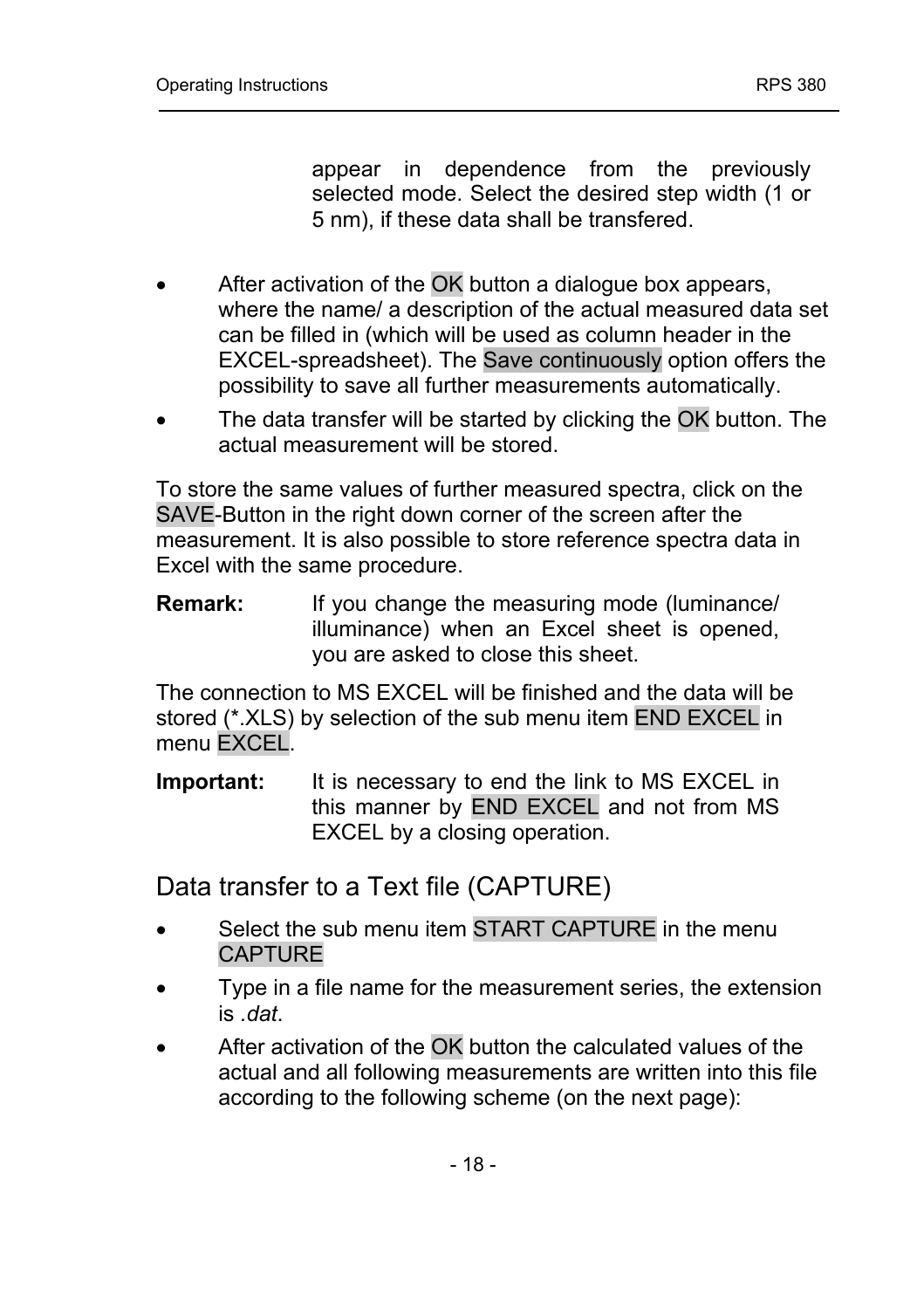<span id="page-18-0"></span>

| No. | Luminance | Radiance       | x      |        | u'     | v      | $_{\rm{CCT}}$ | PE | D. Wavelength |
|-----|-----------|----------------|--------|--------|--------|--------|---------------|----|---------------|
|     | [cd/sqm]  | $[W/(sr*sqm)]$ |        |        |        |        | [Kelvin]      | %  | [nm]          |
|     | 2.895e+04 | 2.067e+02      | በ 478በ | 0.4155 | 0.2720 | 0.5319 | 2505          | 68 | 585           |
| 2   | 2.904e+04 | 2.073e+02      | 0.4779 | 0.4155 | 0.2719 | 0.5319 | 2506          | 68 | 585           |
| 3.  | 2.904e+04 | 2.073e+02      | 0.4779 | 0.4155 | 0.2719 | 0.5319 | 2506          | 68 | 585           |
| 4   | 2.905e+04 | 2.074e+02      | 0.4778 | 0.4154 | 0.2719 | 0.5319 | 2507          | 68 | 585           |
|     | 2.906e+04 | 2.074e+02      | 0.4778 | 0.4154 | 0.2719 | 0.5319 | 2507          | 68 | 585           |
| 6   | 6.347e+01 | 2.590e-01      | 0.3060 | 0.3227 | 0.1955 | 0.4639 | 6938          | 10 | 486           |
|     | 6.907e+01 | 2.833e-01      | 0.3079 | 0.3249 | 0.1960 | 0.4654 | 6803          | 9  | 487           |
| 8   | 3.496e+01 | 1.506e-01      | 0.3225 | 0.3436 | 0.1991 | 0.4774 | 5944          |    | 505           |
|     |           |                |        |        |        |        |               |    |               |

• Capturing will be finished by selecting End Capture.

## Reference spectrum management

The point File in the menu bar allows to store measured spectra as a reference for further measurements. There can be used two formates  $-$  text file (file extension .txt) or in the Galactic SPC file format (GRAMS compatible, file extension *.spc)*.



A spectrum can be stored by clicking File/ Save as reference in SPCformat or File/ Save as reference in TXT-format. First type in the name of the file. Afterwards user comments can be written into the following window.

If a reference spectrum stored ealier shall be displayed, click File/ Load/Unload reference spectra (see next side for the appearing window). Up to five reference spectra of both formates can be loaded into the list or unloaded from it. The information data of an actual file are displayed below the file list. Click into the column left of the file name to mark the desired spectra. Then close the window. Now all marked spectra are shown in the diagram. If you click on a spectrum the corresponding measuring values are shown on the right side of the diagram.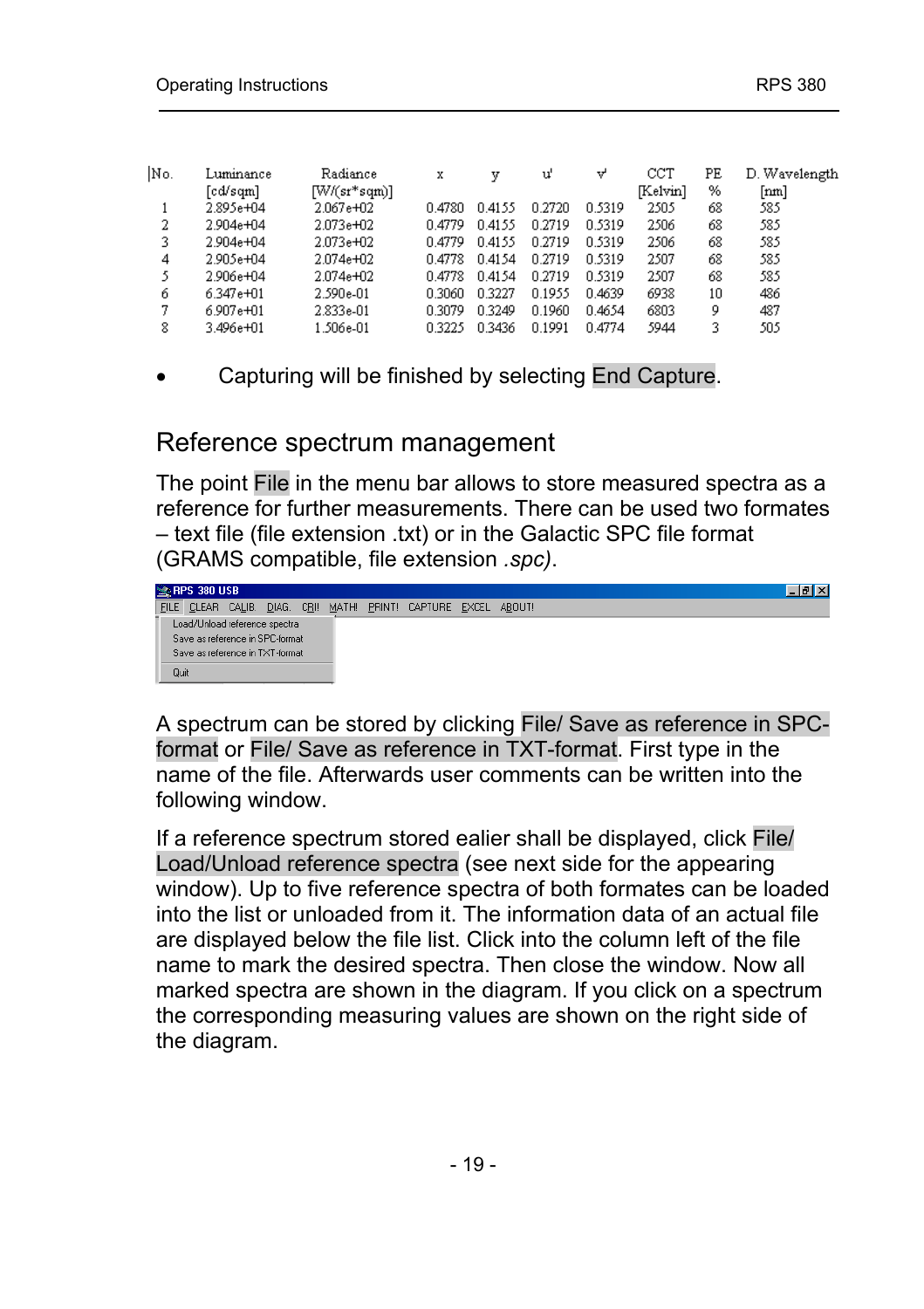<span id="page-19-0"></span>

| Load Reference                |    |      |               |
|-------------------------------|----|------|---------------|
| Reference spectra loaded      |    |      |               |
| Neon.spc                      |    |      |               |
| Load Reference spectrum       |    |      | <b>Unload</b> |
| File Info                     |    |      |               |
| Type of measurement           |    | Date | 09-09-2003    |
| Radiance                      |    | Time | 08:46am       |
| Source Instrument Description |    |      |               |
| <b>RPS380</b>                 |    |      |               |
| Comments                      |    |      |               |
| Neon-Schreibtischlampe        |    |      |               |
|                               |    |      |               |
|                               | OK |      |               |

## Mathematical Operations

The menu point MATH! allows to proceed the mathematical operations +, -, x and : with the actual measured spectrum as well as with stored references.

| <b>Mathematics</b><br>List of spectra                   |                           |
|---------------------------------------------------------|---------------------------|
| ✔ Current Measurement<br>daylight1.spc<br>daylight2.spc |                           |
| <b>ADD</b><br><b>SUBTRACT</b>                           | MULTIPLY<br><b>DIVIDE</b> |
|                                                         | CLOSE                     |

The MATH! window shows a list with the actual spectrum (current measurement) and all selected reference spectra. Click on two desired spectra and on the button for the mathematical operation. In case of subtraction and division the order of operants has to be selected. Afterwards the calculated spectrum is shown in the diagram area.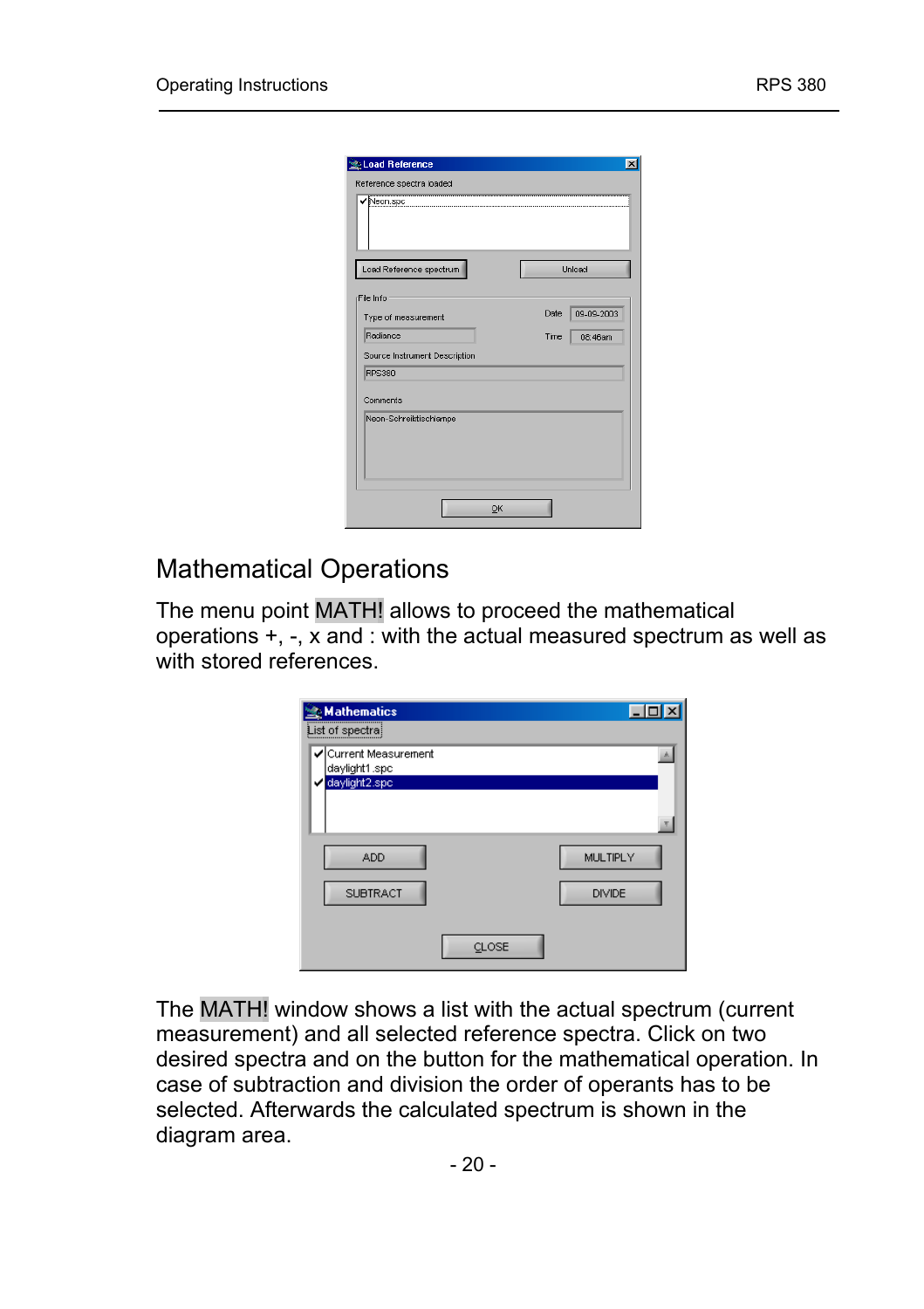<span id="page-20-0"></span>Closing the MATH! window will remove this spectrum.

## Finishing the Program

The program can be exited by selecting the Quit Button or by typing Alt-Q on the keyboard. The finally used measuring mode (luminance or illuminance) will be stored and used for next start of program.

## **5. Maintenance and Error Messages**

The instrument needs no permanent care, if you use it carefully. It is recommended to recalibrate it every year. Ask your dealer or the producer (see 8.) for details.

The replacement of the laser head-piece should be done with LR 44 only. Open the cap on the backside with a screw driver, replace the 3 batteries (positive pole towards the fixing screw) and close the battery compartment again.

| <b>Error message</b> | Reason                | Removal                    |
|----------------------|-----------------------|----------------------------|
| Spectrometer not     | instrument was not    | Check the installation of  |
| found                | correctly connected   | hardware                   |
|                      | to the PC             | see chap. 3 - Installation |
|                      |                       | of Hardware                |
|                      | Power supply is not   | see chap. 3 - Installation |
|                      | connected properly    | of Hardware                |
| <b>Error Reading</b> | No correct data       | Check the installation of  |
| From ComPort#        | transfer to PC        | the hardware               |
| Lamp too bright      | Radiance exceeds      | Use defined reduction of   |
|                      | the measuring range   | sample brightness (e.g.    |
|                      |                       | with ND filters)           |
| after calibration:   | no correct storage of | repeat calibration         |
| data file            | new calibration file  |                            |
| corrupted            |                       |                            |

#### **RS 232 version:**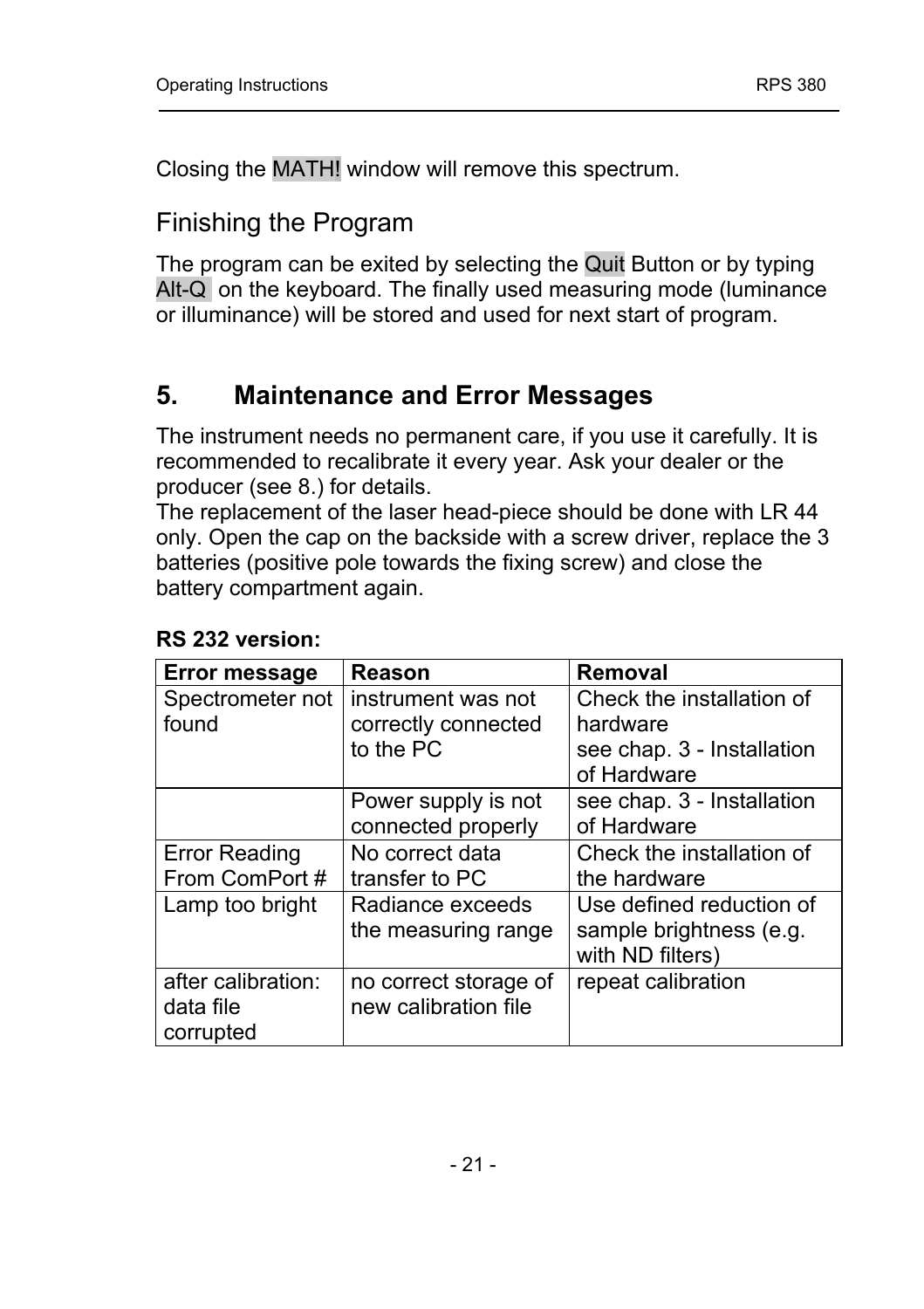### **USB version:**

| <b>Error message</b>                                | Reason                                                                                       | Removal                                                                      |
|-----------------------------------------------------|----------------------------------------------------------------------------------------------|------------------------------------------------------------------------------|
| No RPS380<br>USB found!<br>Switched to              | Device not connected<br>or USB driver not<br>installed correctly.                            | Connect the device to the<br>PC or check the<br>installation of the device   |
| offline-mode                                        |                                                                                              | driver (see install.txt on<br>Setup-CD).                                     |
| Could not read<br>calibration data<br>from device!  | It was not possible to<br>read the data stored<br>inside the instrument.                     | Temporarily: Use the file<br>from disk. Afterwards<br>contact your supplier. |
| Could not write<br>calibration data!                |                                                                                              | Repeat calibration<br>process.                                               |
| Calibration file<br>empty.                          | No valid calibration<br>file loaded.                                                         | Load the right calibration<br>file with Calib./ Load from<br>disk            |
| Could not read<br>lamp file,<br>process denied!     | Lamp file was not<br>readable or did not fit<br>the requirements.                            | Change lamp file or<br>ensure the correct file<br>access.                    |
| <b>OVEREXPO-</b><br>SURE!<br>Measurement<br>failed. | The measuring object<br>overexposed the<br>instrument due to<br>exceeded measuring<br>range. | Reduce the measuring<br>intensity by calibrated<br>filters.                  |
| Could not read<br>parameter.                        | The software can not<br>read the neccessary<br>parameters from the<br>instrument.            | Contact your supplier.                                                       |
| Could not read<br>file!                             | It was not possible to<br>read a selected<br>reference file.                                 | Check the readability of<br>the file.                                        |
| Could not write<br>file!                            | It was not possible to<br>write a measured file<br>as reference.                             |                                                                              |
| Error on USB-<br>Transfer                           | It was not possible to<br>read or write data via<br><b>USB</b>                               | Check the USB-<br>connection and restart the<br>software                     |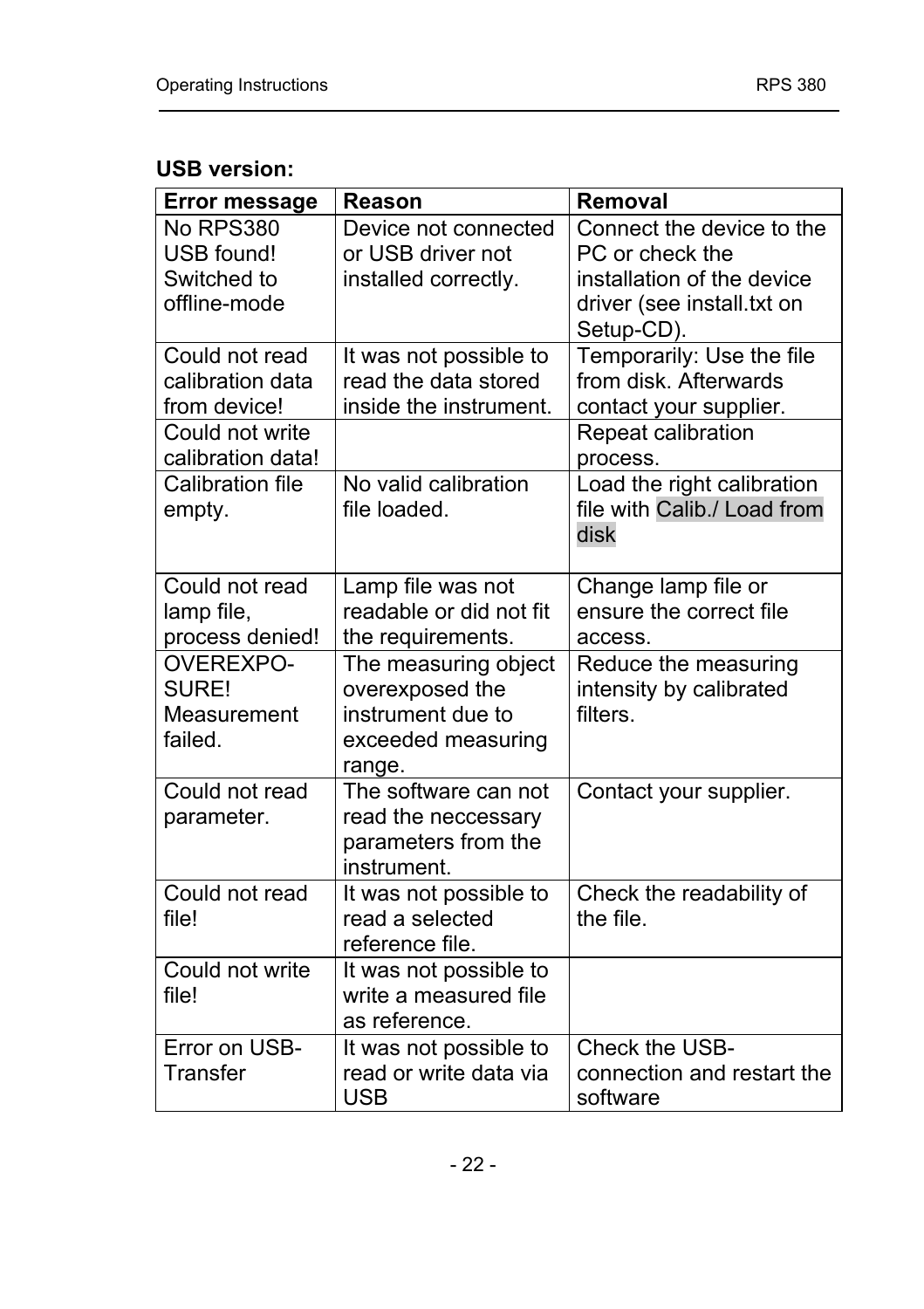## <span id="page-22-0"></span>**6. Technical Data**

| Application                    | Measurement of diffuse light<br>sources, screens etc. and of room<br>illuminance etc.                                                                                                                         |
|--------------------------------|---------------------------------------------------------------------------------------------------------------------------------------------------------------------------------------------------------------|
| Spectral range                 | 380  780 nm                                                                                                                                                                                                   |
| Spectral resolution (Rayleigh) | 9 nm                                                                                                                                                                                                          |
| Wavelength accuracy            | $\pm$ 0.5 nm                                                                                                                                                                                                  |
| Digital spectral resolution    | $4.1 \text{ nm}$                                                                                                                                                                                              |
| Digital electronic resolution  | 14 bit A/D                                                                                                                                                                                                    |
| Viewing angle                  | $1.5$ °                                                                                                                                                                                                       |
| Measuring distance/ diameter   | 20 cm - $\varnothing$ 5 mm; 100 cm - $\varnothing$ 26 mm                                                                                                                                                      |
| <b>Measuring values</b>        | Spectral radiance/ irradiance<br>Integral luminance/ integral radiance<br>Chromaticity x,y; u',v'<br><b>Correlated Color Temperature</b><br>Dominant wavelength, color purity<br><b>Color Rendering Index</b> |
| Measuring range luminance      | 2 $7.10^4$ cd/m <sup>2</sup>                                                                                                                                                                                  |
| Luminance accuracy             | ± 5%                                                                                                                                                                                                          |
| Luminance reproducibility      | ± 2%                                                                                                                                                                                                          |
| Color chromaticity accuracy    | $\pm$ 0.002 x, y                                                                                                                                                                                              |
| Color reproducibility          | $\pm$ 0.0005 x, y                                                                                                                                                                                             |
| CCT reproducibility            | $\pm$ 20 K (@ 2856 K)                                                                                                                                                                                         |
| Measuring range illuminance    | 10  100 000 lx                                                                                                                                                                                                |
| Illuminance accuracy           | ± 5%                                                                                                                                                                                                          |
| Integration time range         | 5 ms  60 s                                                                                                                                                                                                    |
| Dispersive element             | Diffraction grating                                                                                                                                                                                           |
| Light receiving element        | 128 pixel photodiode array                                                                                                                                                                                    |
| Operating cond.                | Temperature 10  40 °C                                                                                                                                                                                         |
| Humidity                       | < 85 % relative humidity at 35 °C                                                                                                                                                                             |